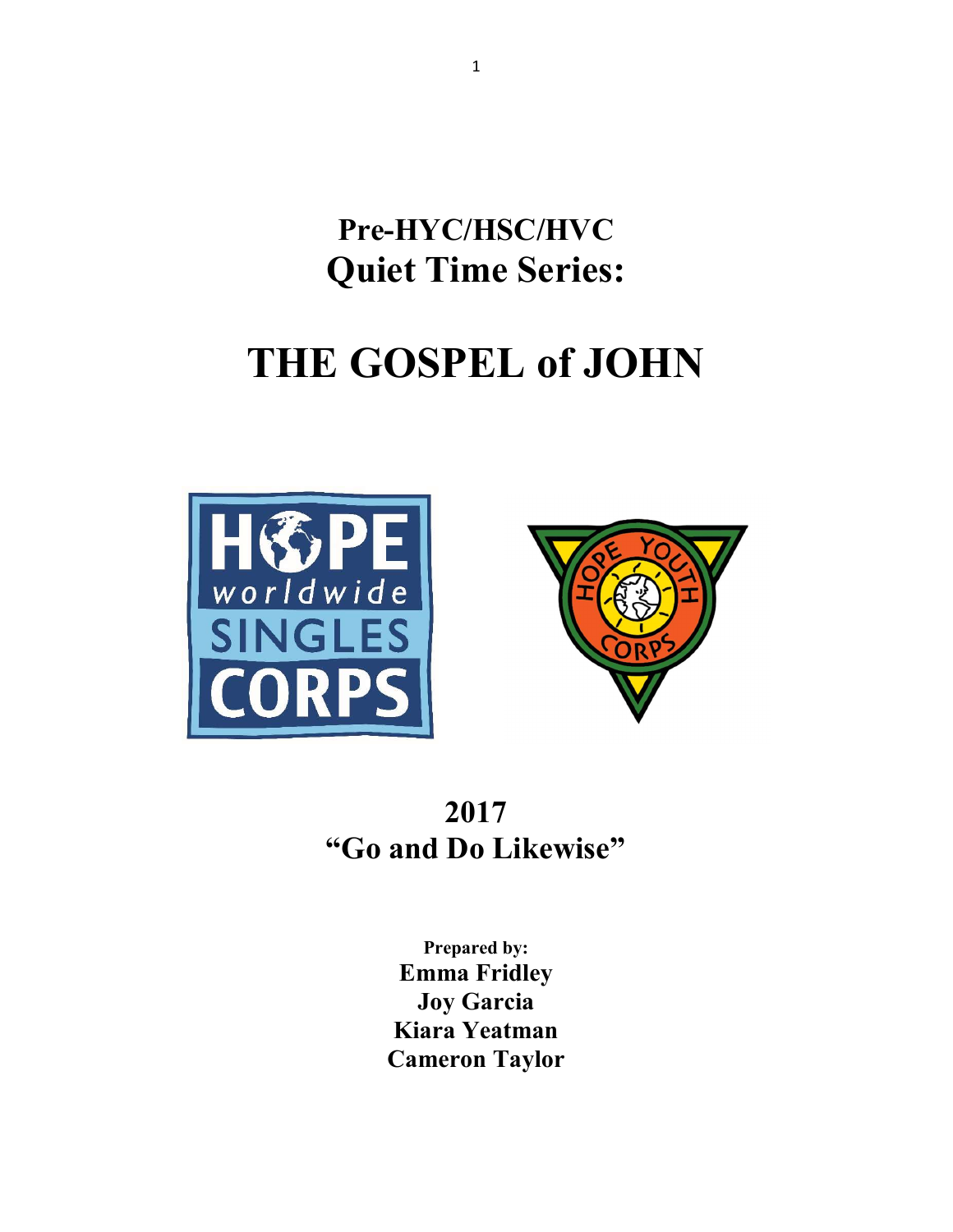#### INTRODUCTION

Imagine yourself in first century Judea. Times are tough both politically and financially. Roman invaders from a far-off place with a different language, a different religion, and different customs have been occupying your country for decades. They claim to bring peace, but that peace often comes with violence that swiftly silences any who dare speak or act out against them. In order to finance expensive projects back home, these invaders extract a heavy tax from your people. Those who cannot pay have their homes and lands stripped from them. The result is many of the poor are even poorer, and many now are without the land and homes that have been in their families from ancient times. Your fellow countrymen and countrywomen react to this situation very differently. Some of the wealthy and powerful have decided to get on the good side of the Romans and work with them. This includes the religious elites who claim to know how to get right with God. Well they get rich by working with the "enemy", you and your family struggle to get by. Others in your community have started to whisper about fighting back against the Romans. They plan to take up weapons and drive the foreigners out of the land that is rightfully theirs. You have seen what has happened to others who have tried that strategy. Opposition to the Romans has always ended in complete and utter defeat. You still can't get the image of the rebel leaders pitiful crucified bodies out of your mind. Your country is divided between the rich and the poor, the powerful and the weak, those who support Rome for their own gain, and those who die trying to oppose Rome.

However, you have heard news about a man from the northern province of Galilee who is a miracle worker and great teacher. There have been other such people around before, but this man seems different. There's something about his authority and power and care for others. Those who have met him always walk away feeling like they've somehow experienced God. His name is Jesus. Understandably you're interested! You hear that this man is passing through your town so you go to see and hear him. You're not the only one in town who has that idea. A large crowd gathers, with farmers, craftsmen, fishermen, and even the local religious leaders and lawyers in attendance.

This man is like none you've ever seen before. He heals the woman who lives down the street from you who has been blind for as long as you remember. The emotion of seeing a person see the world around them once again is incredible! This man's teaching is also unique. He speaks like he knows what he's talking about, and every word cuts to your heart and opens your eyes to a way of seeing things you never imagined.

In the midst of all this, one of the local lawyers stands up and asks this man a question with a smug and conceited look on his face. The lawyer wants to know what this Jesus thinks one has to do to inherit eternal life. You can feel the tension in the air. This Jesus replies with his own question, asking the lawyer to explain what he understand the law of God to say in this regard. The lawyer lists off the two commandments that you and the crowd could list off by heart: love the Lord your God with all your heart, soul and strength, and love your neighbor as yourself. Jesus agrees with the lawyer on these points, but the lawyer isn't finished. With the look of someone entirely sure of themselves, the lawyer coyly asks for clarification on one point: who is my neighbor? You've heard this before. Some in your town have often wondered how this lawyer and his colleagues have been showing love to their neighbors. Rather than giving assistance to the ill, crippled, poor and strangers in your town, this lawyer has often claimed that they are not his neighbor. Apparently, their terrible situations are the result of them sinning against God, so they couldn't possibly be the neighbor of someone as righteous and pure as the lawyer.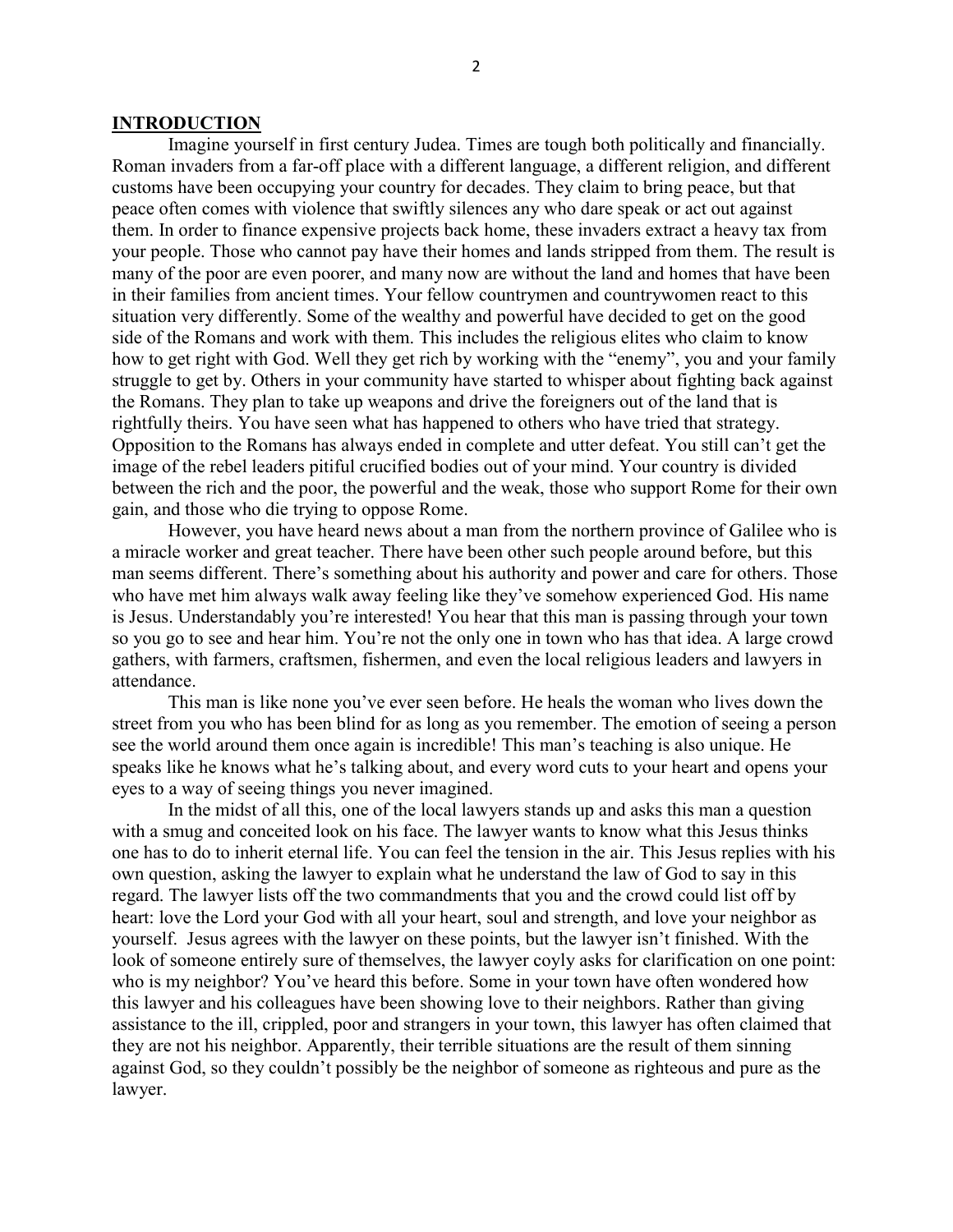With all this in mind, you and the crowd wait on this Jesus' response. He begins to tell a story. He tells of a man who is robbed and beaten within an inch of his life while on the road to Jericho. He explains that this naked and bleeding man is ignored by a priest and Levite who pass by along the road. This makes sense to you. If these model citizens and religious examples of Godliness touched a dead body they would become ritually unclean, something that would be quite the hassle to take care of. You've seen it with the lawyer who asked Jesus the question just like you see it in the story, avoiding people who aren't on God's good side takes priority over everything. Fortunately, you yourself are in God's good books. You keep the commandments, and make a sacrifice when you make a mistake. You're not the best, but you're certainly not the worst.

As Jesus continues to tell the story, you and the crowd are shocked into complete silence. He explains that that only person who stops to help the man on the road is a Samaritan. You must have heard wrong, that couldn't possibly be the case! Samaritans are evil, you've heard it all your life. Centuries ago, they forfeited being a part of God's people by intermarrying with foreigners and worshipping idols alongside God. Their religion was weird. They had their own version of God's word, and they did things differently. You always heard stories of your countrymen getting abused or harassed whenever they travelled through Samaria.You may not be the best person in God's books, but at least you're not a filthy Samaritan! How could such a person be the hero of the story? What was this man Jesus trying to say?

This Jesus follows up his story with a question: Who was the neighbor to the man who was robbed? The lawyer, looking far less sure of himself and visibly shaken, can barely utter a response. He can't even say the word "Samaritan". He can only identify the neighbor of the story by their actions: the one who had compassion on the man who was robbed. You can see this Jesus nodding his head at this before he continues to explain what the lawyer must do. Although the words are directed at the lawyer, it's as if Jesus is also speaking to you. The level of love, compassion and service that the Samaritan character showed in the story still has you stunned. And now this Jesus is calling you to imitate it: "Go and Do Likewise"

HYC/HSC/HVC is all about imitating Jesus. Imitating his service, imitating his evangelism, imitating his fellowship with the brothers and sister, but most importantly imitating his LOVE in all of these things. This Quiet Time Series is designed to take you through the Book of John in the 30 Days prior to your trip. We pray that it prepares your heart and mind to give it all for others and give it all to God as you embark on this adventure.

Each day there is a section of John to read. We have also provided a synopsis to better make sense of some of the long and dense passages. Each day there are specific points to reflect on in the passage, and some practical questions about how to apply it to your own life. Whether this is your first HYC/HVC/HSC or whether you're a seasoned veteran, there's always more to learn and grow in. Keep your heart open, your brain engaged, take notes, ask questions, Pray about it.

#### A Bit of Background

Author: John, one of the Sons of Thunder When: Written between A.D. 85 and A.D. 90 Audience: To new Christians and to searching non-Christians.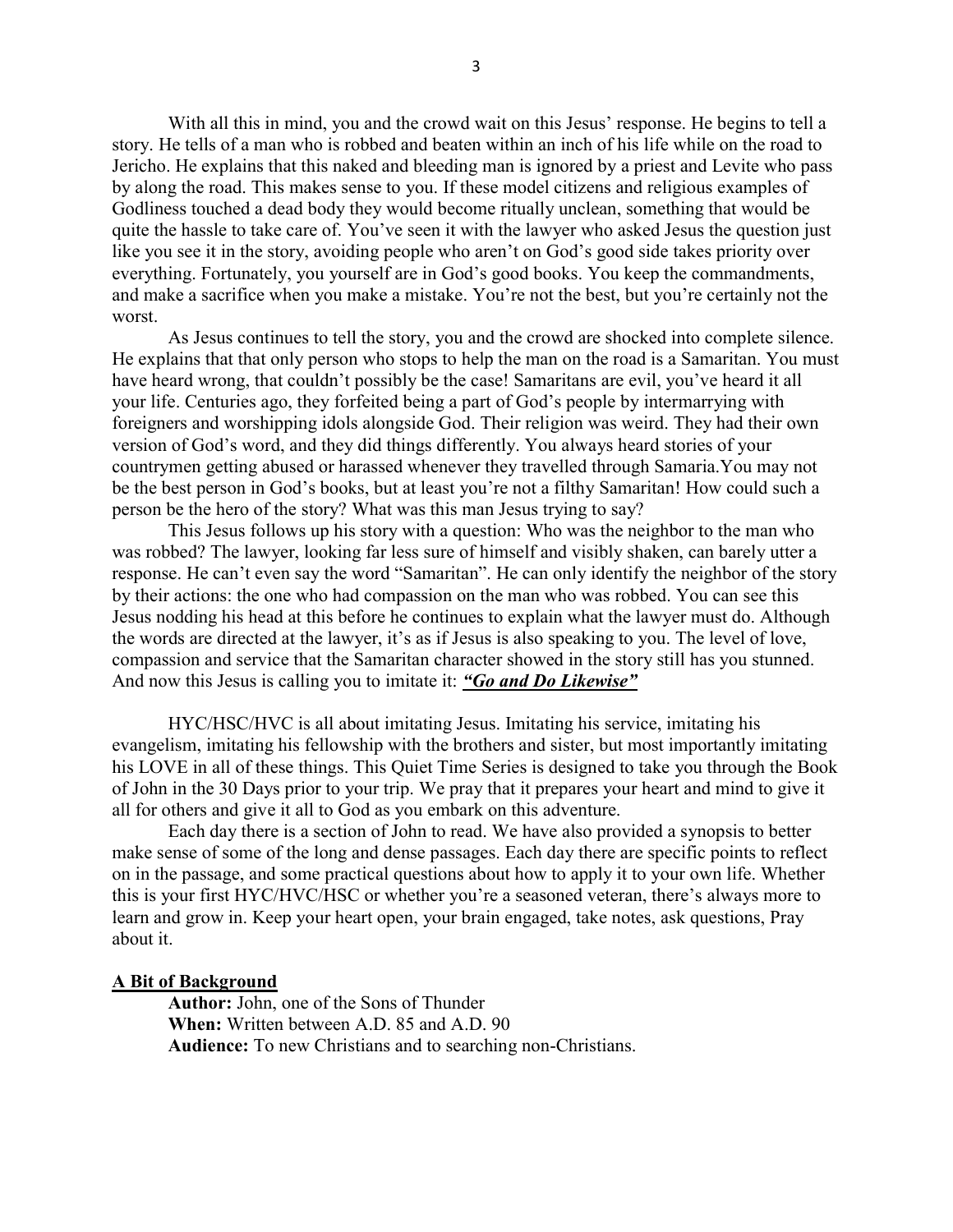**Purpose:** To prove that Jesus is the Son of God and to motivate us to *respond*. As John 20:31 says, "But these are written so that you may believe that Jesus is the Christ, the Son of God, and that by believing you may have life in His name."

What Makes It Unique: Eight miracles are listed in the book of John, and six of them are specific found only in John. John recorded personal experiences he had with Jesus that really impacted him. We get a glimpse into Jesus's personal thoughts and feelings towards the disciples, the poor, the lost, etc. Throughout the book, the author refers to himself as "the disciple whom Jesus loved". Whenever you come across this phrase, you can substitute in the name "John".

#### DAY 1- Read John 1:1-34

This opens up unlike any of the other gospels. Before John jumps into Jesus's life, he wants to impress upon us who Jesus is. Jesus is a man, but he is also so much more than a manhe is GOD. He was there when the world was created. In fact, the world was created through him and by him and for him! John is preparing our hearts to be ready to see and accept Jesus for who he is- the light of the world. Even though Jesus gives light to everyone, he is easy to miss if we are not willing to see who he is. When he came, the world did not know him and his own people did not receive him. But those who did receive him obtained the right to be his children by God's will. That's what we're aiming for!

Jesus fully encapsulates grace and truth. Many times, people think that God is full of truth in the Old Testament and grace in the New Testament, but this is completely untrue. Jesus is the same yesterday, today, and forever, and he perfectly balances both truth and mercy.

John the Baptist enters the scene to prepare the way for Jesus. Many people thought that he was the Messiah, but he did not let them think that for long. He openly declared that he was not the Christ and embraced his role in preparing the way for Jesus. When Jesus did come, he directed people to him, "losing" followers in the process.

- 1. Verses 10-11 talk about how the world did not receive Jesus, though it was his in the first place. Why would this be? Because the people had a pre-formulated idea of who they wanted Jesus to be instead of accepting him as he was.
- 2. Verses 12-13 talk about how we get the honor, the privilege, and the right to become children of God simply by believing in Jesus. Can you believe that we can earn something as amazing as being a child of God?! However, how do we learn to be children of God? It's not something that's natural for us...
- 3. Verses 19-28 introduce us to John the Baptist, whom Jesus calls "the greatest among those born of women" (Matt 11:11). He was prophesied about (see Isaiah 40:3, John 1:23) and had a large number of followers. Yet none of this goes to his head. He had opportunities to take the glory away from Jesus (in John 1:20, he could have taken credit for being the Messiah), but instead takes every opportunity to point people to Jesus and not himself.
- 4. Again, in verses 29-34, John was not competitive with Jesus. When Jesus came, he gladly stepped aside and pointed his followers to him. He is the first to bear witness that Jesus is the Son of God.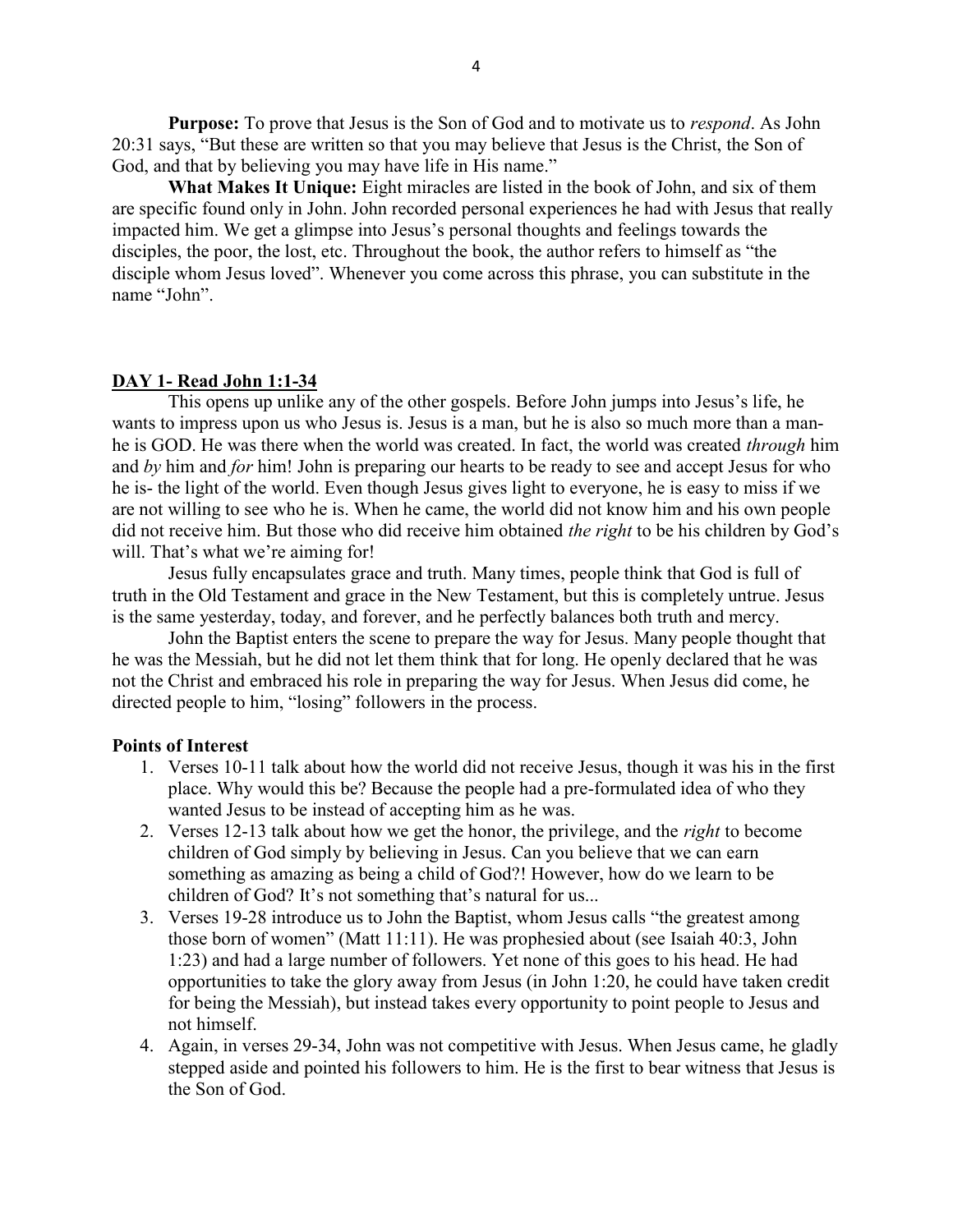#### Go and Do Likewise

- 1. Who do you think Jesus is? Is it based off of what you've known your whole life? While we study out John, try not to let your heart be clouded by who you *think* Jesus is, or even who you've been told he is. Try to see him as he truly is-you might be surprised!
- 2. Jesus is the Son of God. When we believe in Jesus, we are also children of God. The best way to learn how to be a child of God is to watch Jesus's example. Identify in which areas you are currently NOT like Jesus and look for Jesus's example in these areas in the book of John.
- 3. Are you like John the Baptist? Do you take advantage of every opportunity to point people to Jesus? Or do you, like most of us, like to take a piece of the glory for yourself? Do you sometimes take credit for your heart and good deeds instead of giving honor to God? Starting now, train yourself to be humble and give glory to God in all circumstances. If you're looking for credit or glory on HYC (or in any other situation for that matter), you are going to have a really hard time being a servant.
- 4. So often, we get competitive with our brothers and sisters, especially in areas of service. We can compete to see who "serves the most"- how ironic! Lord, forgive our foolishness. John the Baptist was not competitive at all- it did not matter to him whether he got recognition or not for the things he did. All that mattered was that he was obeying God and glorifying Jesus. As he himself says, "[Jesus] must become greater, I must become less" (John 3:30). Instead of having competitive hearts, let us spur one another on to serve Jesus in greater and greater ways and give him every ounce of the credit and honor!

#### DAY 2- Read John 1:35-51

Two disciples of John start trailing Jesus because John had told them he was the Messiah. Jesus turns around and asks them point blank, "What do you want?" I imagine the disciples were quite flabbergasted, and simply asked, "Where are you staying?" to which Jesus replies "Come and see." In the course of that single day they were with Jesus, these men became convinced that he was the Christ. Andrew runs to tell Simon, whom Jesus immediately renames "Peter." However, those these men claim now that Jesus is the Christ, they do not truly understand until much, much later…

Jesus goes out and recruits Philip as a disciple, who then goes out and tells Nathanael that they had found the Messiah. Nathanael is doubtful to say the least, but is willing to step out on faith and see Jesus. He immediately believes when Jesus tells him that he saw him under the fig tree, but of course, there is still much he does not understand. Jesus tells him that he would see greater things- that the heavens would open and angels would ascend and descend upon him!

#### Points of Interest

1. The disciples had to GO AFTER Jesus. They had to find him and follow him wherever he was going. If they had stayed behind with John, with what they already knew, with what was *comfortable* for them, they would have never found out the truth. But instead, they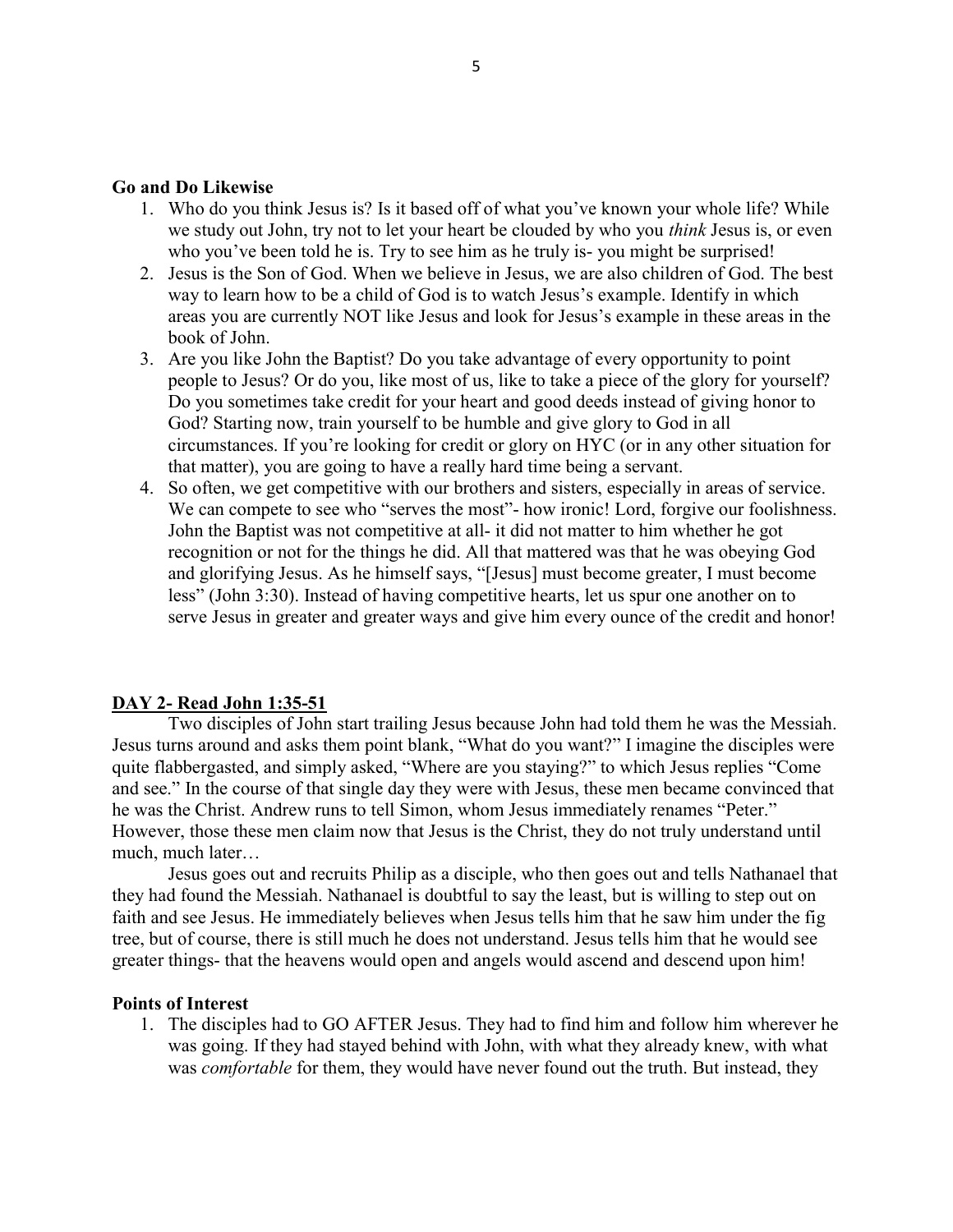chased Jesus down. They were eager for answers and were not afraid to be bold to get them.

- 2. "What do you want?" Wow. That's direct. I don't think Jesus said this in an irritated or aggressive way. I think he genuinely wanted to know the disciples' answer. "What are you looking for? Why are you following me? What do you *want*, truly?" (See verse 38). Jesus wants to know our hearts. He is not looking for blind followers, but for true seekers. People who want to know the truth.
- 3. In verses 41, 45, and 49, the disciples confess that Jesus is the Messiah. But, as evidenced throughout the rest of the gospel, they don't quite know what that means. Even after walking with Jesus for 3 years, they struggled with disbelief that Jesus really was the Son of God. But they became convinced by *knowing* Jesus and by *living* as he did. That was how they finally embraced the truth.
- 4. Jesus says that angels will ascend and descend on him. This scripture bears a striking resemblance to Jacob's ladder in Genesis 28:10-17. Jacob described the ladder as the "gate of heaven." Jesus, too, is the gate to heaven. He is the only way to get to God. If we want to get to heaven, we have to go through him.

#### Go and Do Likewise

- 1. Get uncomfortable. Many times, Jesus is where it is hard and uncomfortable to be. We will not be able to see Jesus for who he is and be like him if we do not go out of our way to be uncomfortable. It's in these times that Jesus molds our character to be more like his and where we truly understand him. Rest assured, you are going to be uncomfortable on this Youth Corps. But don't wait until then! You can start to know Jesus better right now by pushing your limits and following him like never before. Ask spiritual people who know you well how you can start to do that.
- 2. What do you want? What do you want out of this Youth Corps? What do you want from Jesus? Spend some time thinking deeply about these questions, because the answers will affect everything that happens in the next few months. The disciples' answer was "Just to be with you where you are." They ended up walking with Jesus for 3 years and becoming the very people who would change the world. Let's strive to get our hearts there: to want to be with Jesus above everything else.
- 3. You may "know" that Jesus is the Son of God. But do you really know what that means? Have you understood the intensity and radicalness and beauty of the statement, "Jesus is Lord"? I sure don't grasp the depth of it. The only way to know Jesus deeper is to walk with him *daily*. Have you spent time with this incredible man? Have you asked him questions about his likes, dislikes, dreams, concerns? Get to know him, really. He will blow you away, no matter how long or short you've been walking with him.
- 4. If you are trying to figure out the truth and how to get to heaven, Jesus is THE ONLY answer! This is not a popular opinion in our world. It is seen as disrespectful, rude, prejudiced, and narrow-minded if you believe that Jesus is the only way to God. But remember, Jesus is full of grace AND truth. He is completely loving *and* completely honest. Are you that way? Are you full of honesty and love for those around you? How can you be more like Jesus in this way?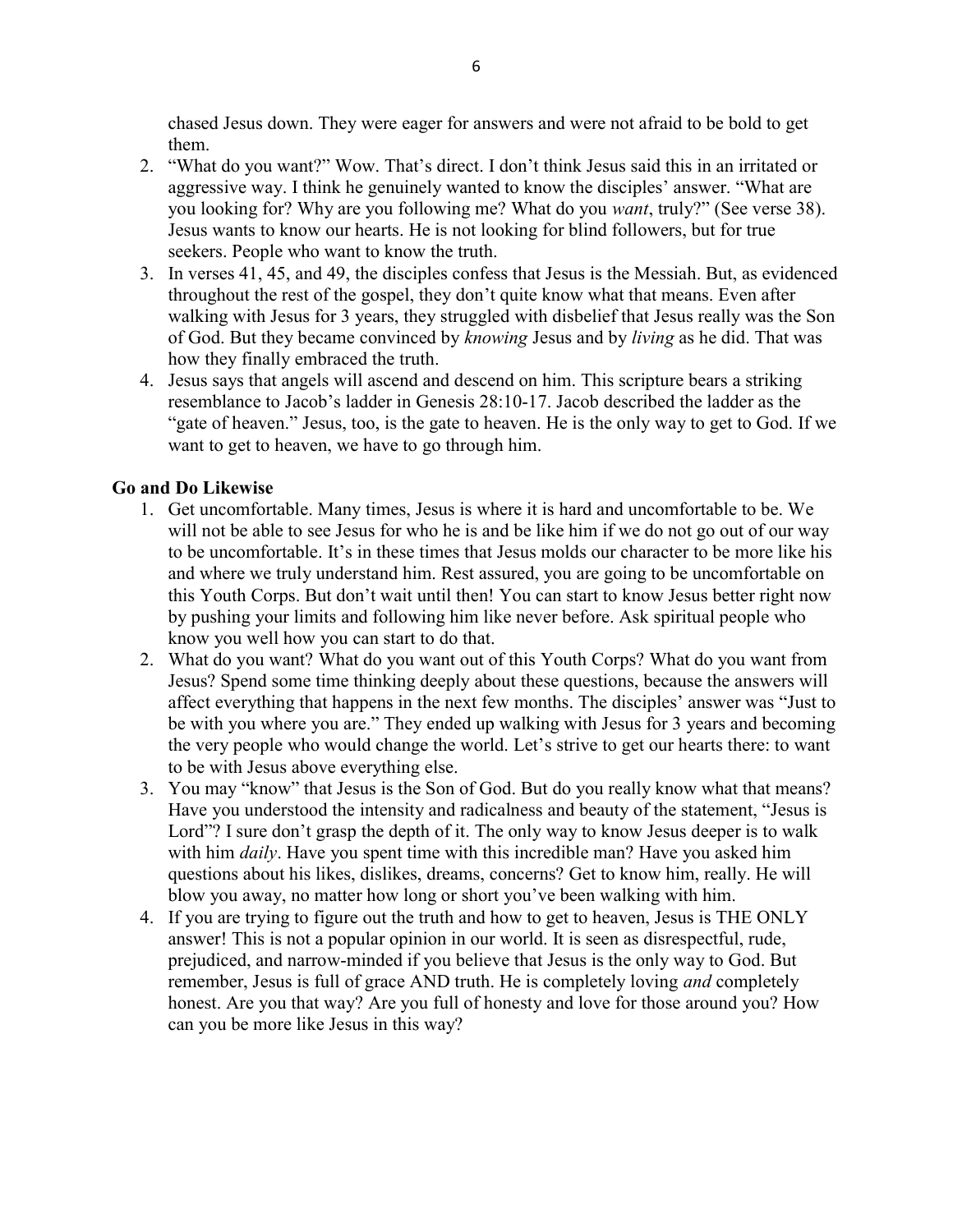#### DAY 3- Read John 2

Jesus was the Son of God on a mission to save the world- but he was also a man. And like any normal person, he went to weddings with his family and friends! When the wine runs out, Mary knows just who to ask for help. Jesus says that it is not yet his time, but because his mother asked, he helps. Not only that, but he makes the best wine any of the guests had ever had! This is Jesus's first sign- changing water to wine at the request of his mother and in the service of a friend.

Later, Jesus and his disciples go up to Jerusalem to celebrate Passover. This sacred festival was a time to remember how the angel of death had "passed over" the house of the Israelites while killing the firstborn of every Egyptian. In this way, God saved Israel. However, when Jesus arrives, he finds vendors selling animals in the temple courts. He could not stand for this injustice and dishonor, and thus makes a whip out of cords and drives them all from the temple. The Jews were enraged and challenged his authority. Jesus replied that the proof of his authority would be when he would rise from the dead.

#### Points of Interest

- 1. Jesus, the Son of God, who came to save the world, went to weddings. He had family and friends. He went to celebrations and festivals and birthday parties. He was a normal guy. I find this AMAZING. Jesus is perfectly holy, yet he is also perfectly human. To have fun, go to family events, and have a wide circle of friends is actually to be very much like Jesus! He also did not waste his time. These fun, casual events were part of his ultimate plan to save the world.
- 2. Jesus gave the best he had, even when no one was watching. He made wine better than any that came before. When the guests were least expecting the best to be given out, Jesus went above and beyond.
- 3. What was so bad about people selling doves and lambs in the temple? Instead of people bringing their own animals to sacrifice to fulfill the Passover, they would simply buy the animal at the temple. It saved time and hassle. But it completely defeated the purpose of Passover! The sacrifices were not out of the heart, but out of convenience. Merchants also used what was supposed to be a time of remembrance and gratitude to God for their own self-benefit. Thus, it is understandable why this deeply upset Jesus.
- 4. When Jesus saw God being wronged, he took a stand. But though he was angry, he did not act out of the heat of his emotions. Verse 15 says that he "made a whip out of cords" before driving everyone from the temple. Making a cord takes time! This was not a rash lashing out of feelings and emotion, but rather an act of controlled righteous anger.

# Go and Do Likewise

- 1. Do you take advantage of every opportunity and make it obedient to Christ? Jesus used every day to glorify God. His personal life and spiritual life were not separate, and neither should ours be. Do you live like Jesus whether you're at church or a birthday party, at school or at a service event?
- 2. Do you stop giving your best when it's not required? When you don't think that what you're doing is important? When you think nobody's watching? Jesus gave his very best even in the middle of these times, and it was because of times like this that his disciples believed in him (verse 11)! Do not underestimate the effect God can have through you even in times that seem "not as important."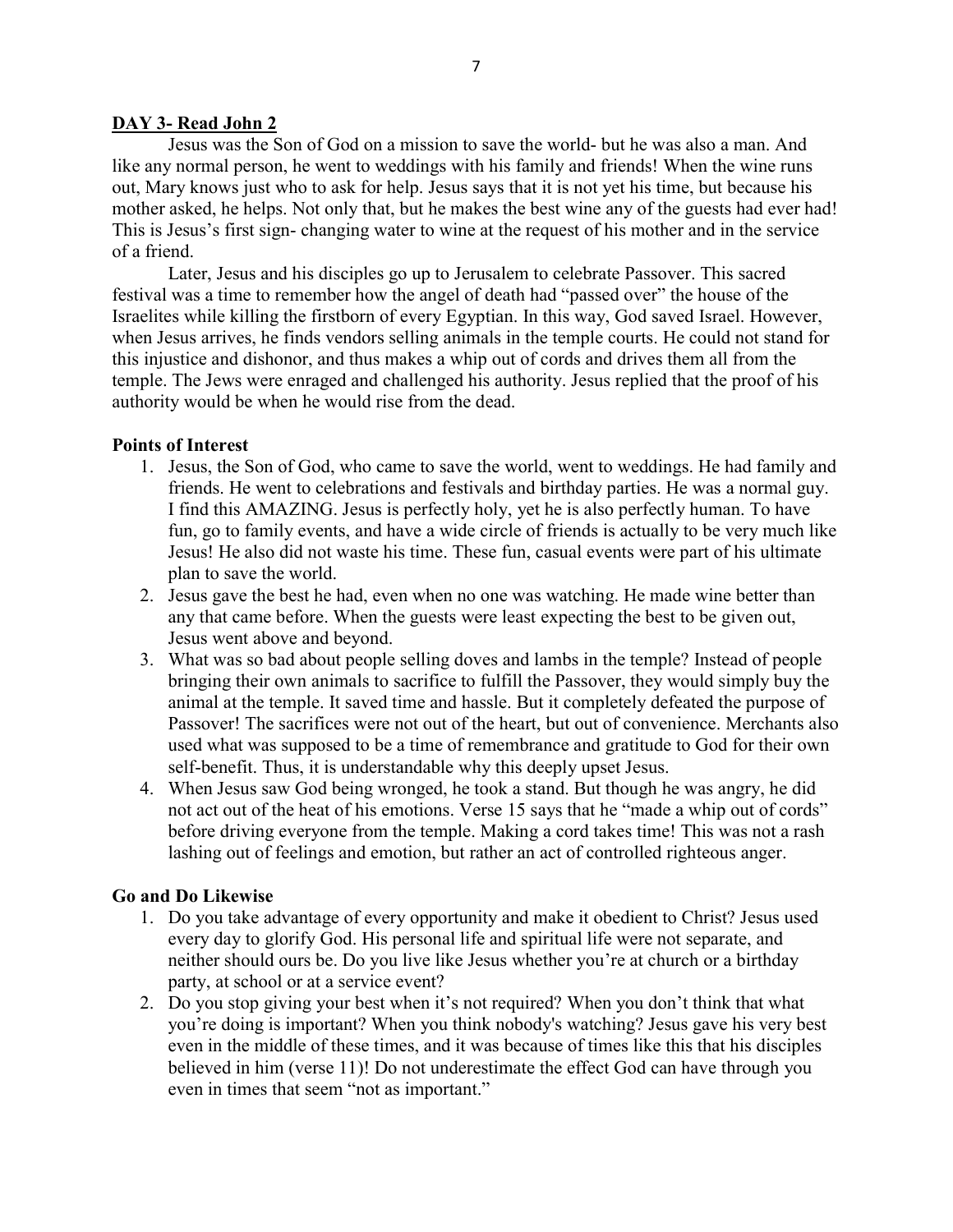- 3. It is easy to give out of convenience (or because someone is making you), but God does not want us to give under compulsion or just because it's the right thing to do. We have to be careful that we're not just "going through the motions" or doing what we know we should. Pondering the heart *behind* sacrifice and service is what God desires.
- 4. Do you take stands for God? Do you speak up when you see friends or family disrespecting him, disciple or not? Do we desire for God's name to be spoken of justly? And do we remember not to speak out in anger or uncontrolled passion, but rather with righteous, godly zeal?

#### DAY 4- Read John 3:1-21

Nicodemus, a Pharisee, came to Jesus to hear him. He did not want anyone to know he had begun to believe in Jesus, so he did this secretly and during the night. Jesus is direct and tells him exactly what he needs to do to be saved- be born of water and Spirit. Nicodemus does not understand at all, but Jesus explains that this is a heavenly concept, and that he had come down from heaven to explain such things. Jesus compares himself to the bronze serpent Moses lifted up in the wilderness which would heal anyone bitten by a snake if he looked to it. In the same way, Jesus said that he would be lifted up so that anyone who looked to him would be saved.

Jesus then goes on to explain that the purpose of his coming was to save the world, not condemn it. His arrival paved a path of salvation for those who believed in him. But the coming of the Son of Man also signified that anyone who did not accept Jesus as Lord could not be saved. Just like in John 1, Jesus compares himself to the light of the world. Those who believe in him would come into the light, but those who do not believe in him would stay in the darkness. Jesus proclaims that people would choose not to believe in him in order to keep their evil deeds hidden while the people living in light would choose to be exposed and be healed.

- 1. Nicodemus feared men more than he feared God. He believed in Jesus, but he did not trust in Jesus. He allowed his fear to be stronger than his love of the truth. His focus was on the here and now, not on the eternal.
- 2. Discipleship looks different for everyone, but the heart behind it is all the same. Jesus does not modify his expectations depending on each person. He is not satisfied with halfheartedness, which is why he did not hold back the truth from Nicodemus. His love for us is too great to not tell us the truth- that he is the only way to be saved.
- 3. Background on verse 14: In Numbers 21:4-9, the people of Israel rebelled against God (surprise surprise) by complaining and arguing with his plan. God then sent deadly snakes among the people, and many died. When Israel repented, God had Moses make a bronze snake and hold it up in front of the camp. When anyone who was bitten by a snake looked upon the bronze snake, they were healed. In the same way, Jesus would be lifted up on the cross, so that anyone who was living in sin could look to him and be saved.
- 4. We definitely fear being exposed. Think of any secret you've ever had, or any time you were afraid to get in trouble with your parent or teacher. We fear the light! But being exposed is one of the most freeing feelings in the world. When you come out of a dark room into the light, you start to see the true order of things. We start to see how much sin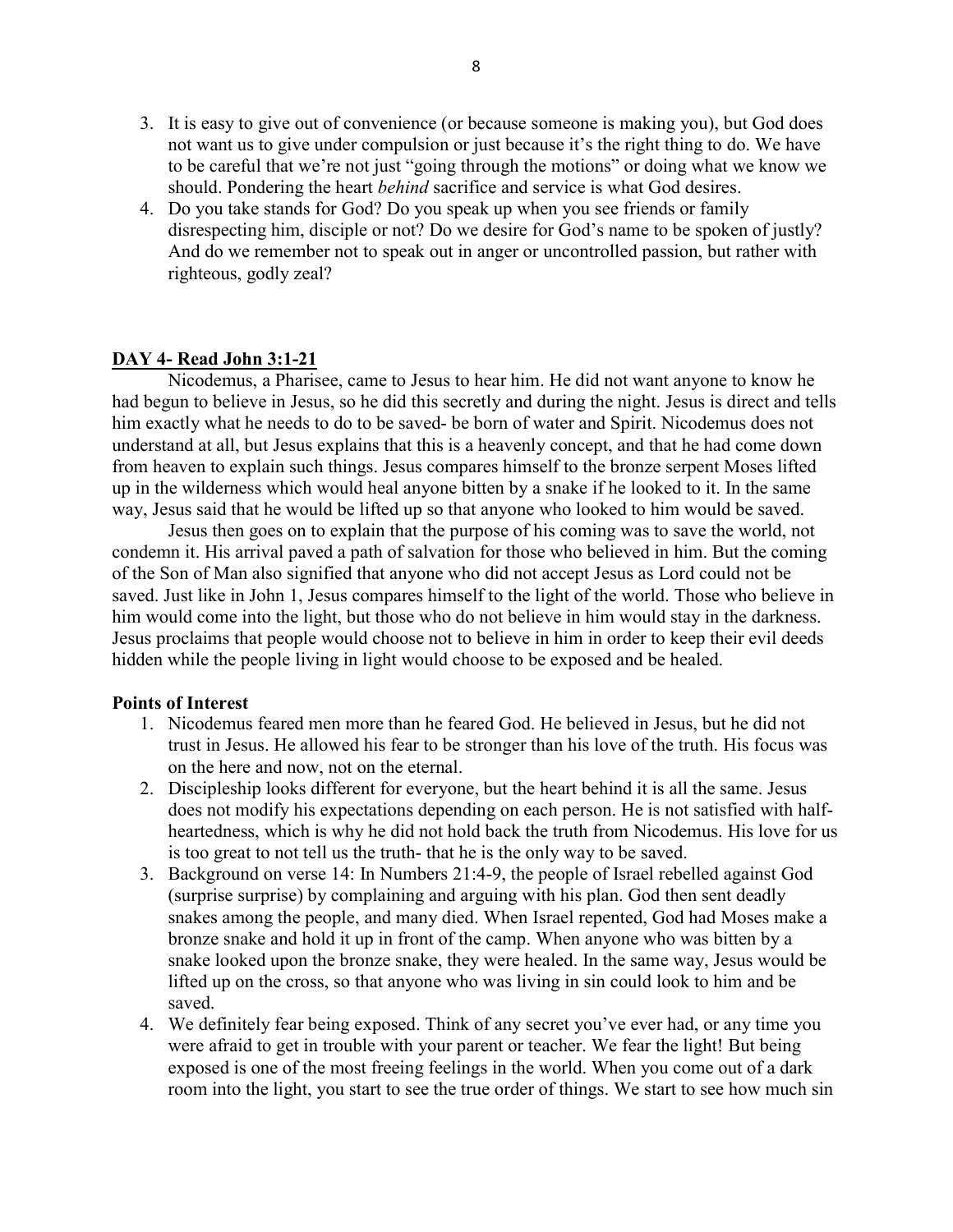we truly have when we get closer to God, but that is A GOOD THING. It means we are starting to know him better and to allow him to work on our hearts.

#### Go and Do Likewise

- 1. Where is your focus? A lot of us are kingdom kids. We grew up hearing about Jesus and the truth. Do you know the truth but are too afraid to act on it? Have you searched out the truth for yourself before? Ask questions and get answers. Do not be satisfied with complacency, but really go after the truth. However, if you know the truth and are not willing to act on it, there will be no benefit.
- 2. We live in a world of relative truth. But to God, there is an absolute truth- that Jesus is the only way to salvation. Do you really believe this, no ifs, ands, or buts? If we are to be the light of the world, we must be immovable in this fact.
- 3.
- 4. Do not fear correction or exposure so much as to keep you from being freed from sin. When we are unwilling to lay ourselves bare before God and before people, we keep ourselves chained in the dark. If there is any sin unconfessed in your life, or anything you're not being totally real about, anything hidden, bring it into the light now- it is keeping you from walking with Jesus.

# DAY 5- Read John 3:22-36

Jesus's disciples baptize along the Judean countryside while John also continues to baptize at Aenon. John's disciples were very confused that each Jesus and John could baptize at the same time, and question John about this phenomenon. He repeats what he has said in the past- "I came to prepare the way for the Christ. Now that he is here, my joy is complete." He compares himself to the friend of the bridegroom at his wedding. John's entire attitude is encapsulated in verse 30: He must become greater. I must become less.

John then explains that it is so hard for people to accept Jesus's testimony because he is from heaven and that people who think in an earthly way cannot comprehend him. Yet, God gives the Spirit without measure to those who ask for him. Understanding is attainable. This is only made possible through Jesus and his gift of eternal life.

- 1. Jesus and John were a team. They were working towards the same goal. Although John came first, he did not become prideful at Jesus's coming. Jesus, although he was the Son of God, eagerly accepted and desired John's help. They worked in harmony, and this led to God being glorified.
- 2. John did not care what happened to him. The most important thing to him was that Jesus was lifted up. John's desire was to become less if it meant Jesus becoming greater. His priorities, his motivations, the every wish of his heart, was centered around Jesus. Because John knew Jesus deeply, he was nothing but thrilled and bursting with joy when others knew Jesus as well.
- 3. What does eternal life signify? (spoiler, it's in John 17:3!) Knowing Jesus is eternal life. Without Jesus, there is only death. He is the light, and without light there is no life. God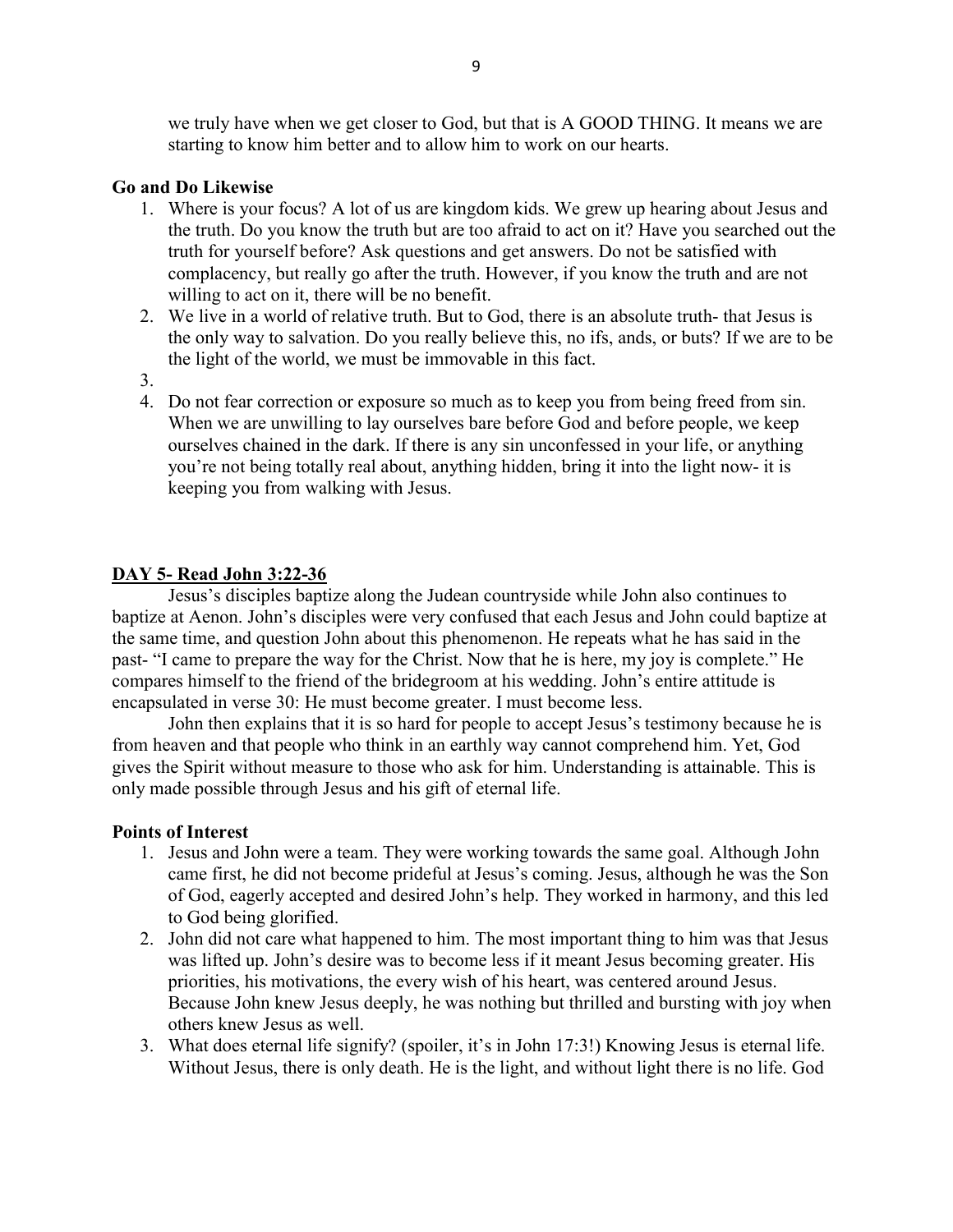sent Jesus so that we would no longer have to be blind and in the darkness! How lucky are we?!

#### Go and Do Likewise

- 1. We get an incredible experience to be apart of the greatest team there ever has been- the kingdom! While you're being a disciple, serving, fighting temptation, etc., know that there are thousands of your brothers and sisters doing the same thing. We are all in this together. We need each other. Jesus didn't try to live solo, and neither should we.
- 2. He must become greater; I must become less. Look at this scripture in other versions too. Really ponder what this is saying. Spend some time thinking about who is the greatest in your life. How can you increase Jesus in your life, in your personality, in your character? As he becomes more, your sin will become less. If we just try to cast out sin without filling ourselves with more of Jesus, our old self will come right back. Let's train ourselves to be made more like Jesus!
- 3. You've probably been through some dark, devastating things. You will experience more hard things as well. But with Jesus, there is hope. However you've been hurt, whatever your or someone else's sin has done to your life, whatever inexplicable circumstances you've undergone- Jesus is the answer. For you, and for everyone in your life. By knowing Jesus better, not only will you experience the healing he brings, but you will also be able to offer it to others.

#### DAY 6- Read John 4

In 2 Kings 17:24-41, Israel was divided into the northern and the southern kingdom. The northern kingdom got conquered by the Assyrians, and to keep the Israelites from rebelling, the Assyrians brought in foreigners to populate the land and create disunity. Intermarriage occurred between the Jews and the foreigners and they began to worship idols, breaking the law of God. Thus, prejudice arose against these new Samaritans and the "pure" race of the Jews. Fast forward a few hundred years, and the prejudice has persisted. What's more, there is very little respect for women in general. It would be extraordinarily rare for a well-respected Rabbi to casually converse with a woman, let alone a Samaritan. As always, Jesus defies all expectations and cultural rules.

In the middle of the day, Jesus takes a break from weeks of travel to rest by the well while his disciples go into the city to buy food. When a woman comes to draw water from the well, Jesus breaks all cultural boundaries by talking to her. She is taken aback, and when Jesus tries to talk to her about salvation and living water, she misunderstands. When Jesus starts to discuss her personal life, she struggles to change the topic. But Jesus was not to be thwarted- he was direct with her, and reveals to her who he truly is. As the disciples return, the woman departs shocked and excited to her village and tells everyone that she believes she found the Messiah.

Jesus tells his disciples that his true food is to do the will of God and charges them to reap from the fields that are ready for harvest. Ironically, right afterwards, the harvest is made clear when many Samaritans from the village come to Jesus and believe in him, thanks to the woman's testimony. After spending a few days there, Jesus moves on to Galilee.

In Galilee, an official comes to Jesus and begs him to heal his dying son. Jesus tells him that his son would be healed, and the man takes Jesus at his word and leaves. As he is on his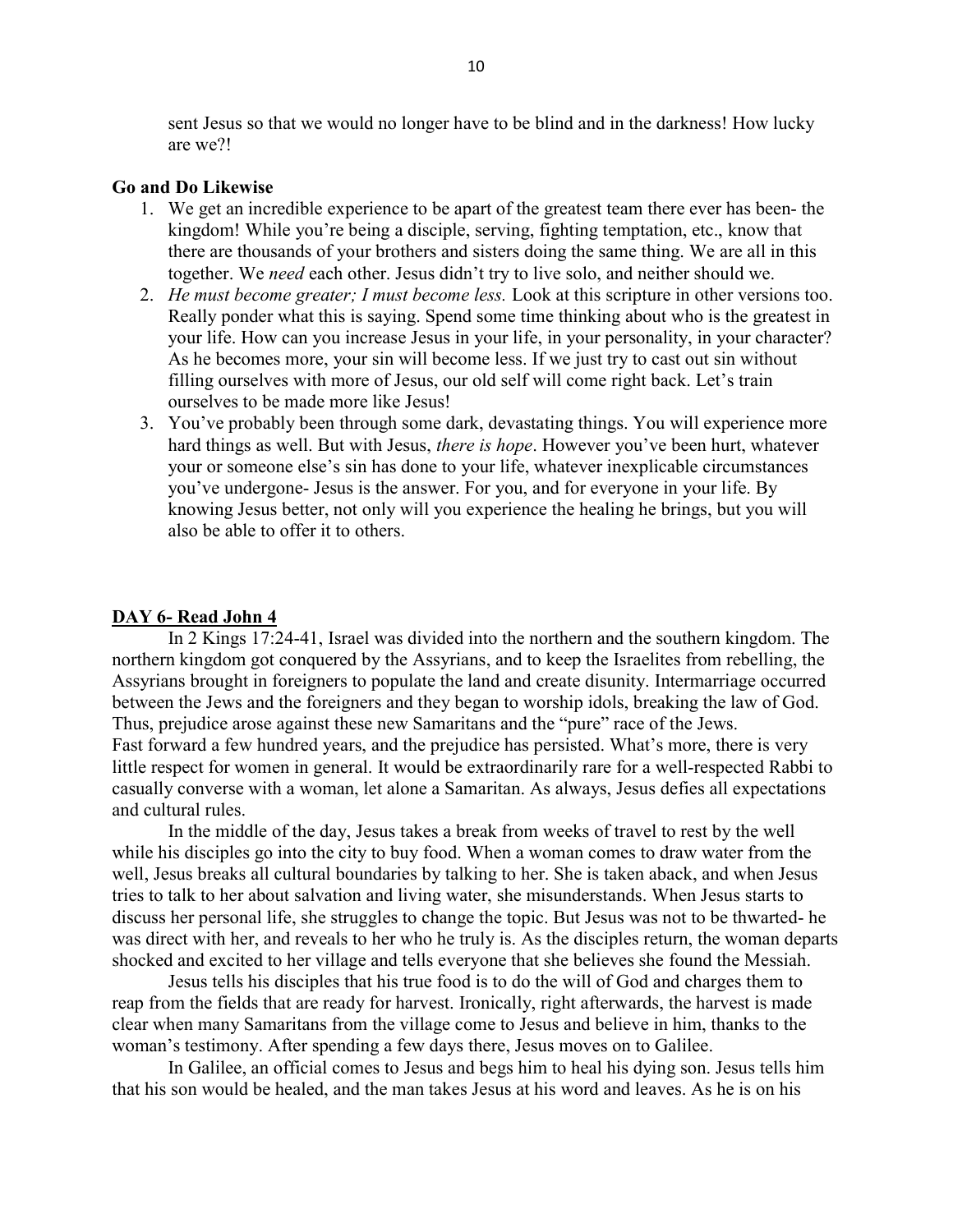way, his servants tell him that his son began to heal the very same hour Jesus had said. He and his whole family became believers.

# Points of Interest

- 1. Jesus touched the untouchables and spoke with the outcasts. He did not limit his love to those he was familiar with and was not afraid of a tarnished reputation. He was not concerned with what his disciples would think about him talking to the woman, or what the woman herself would think! His boldness moved the woman's heart, and her heart moved an entire village to Jesus.
- 2. Women traditionally drew water in the morning and the evening. This woman came in the middle of the day, perhaps to avoid the crowds because of her damaged reputation. She wanted to stay out of sight. But Jesus did not let her hide. He saw her when no one else would. He chose her to reach out to,to love, and to use to reach many others. He loved her when she was untouchable.
- 3. Jesus was hungry for food, but not just physical food. The most important thing to him was doing God's will. That was what sustained him and kept him going. If he could not do God's will, he would die. "The fields are ripe for harvest." For Jesus, the time was always right to do God's will.
- 4. How incredible, that the official had to travel over a day to see Jesus and therefore could not see if his son was being healed or not. But Jesus said "Go, your son is healed" and he trusted Jesus. He took Jesus at his word and went in faith, not knowing that Jesus's word was fulfilled until the next day (even though Jesus's word was fulfilled the moment he spoke it).

# Go and Do Likewise

- 1. We live in a world of divisions, prejudice, pride. We often consider ourselves as better than others. Who we are associated with is of paramount importance to us. Our reputations are everything. But Jesus tossed his "reputation" out the window again and again, and so gained the greatest reputation possible to have. If we are going to follow in his footsteps, we have to sacrifice our idea of a good reputation and trade it in for what God says is a good reputation.
- 2. Do you love like Jesus loved? Do you seek out those who are on the outskirts, have the fewest friends, stay away from the spotlight, are hurting and make them feel loved despite what they or others will think? How important is your reputation or comfortability to you? Do you make friends and love only those whom you "naturally click with"? Jesus was not this way, and neither can we be.
- 3. What sustains you? What motivates you? Service is hard work. If pleasing God is not your source of sustenance, you will get burned out. Pray for God to reveal your heart and what your purpose for serving is. On top of that, pray for God to move your heart to be willing to do his will all the time, not just when you are able to see the ripe fields! Trust that God will bring the harvest at the right time, and work until then.
- 4. Do you take Jesus at his word? You may not be able to see the ways that God is working in a situation. You may only see the pain and the what ifs and the worst possible outcome. But, like this official, we must learn to take Jesus at his word and trust him, regardless of whether we see him working yet or not. We can have faith that he already is.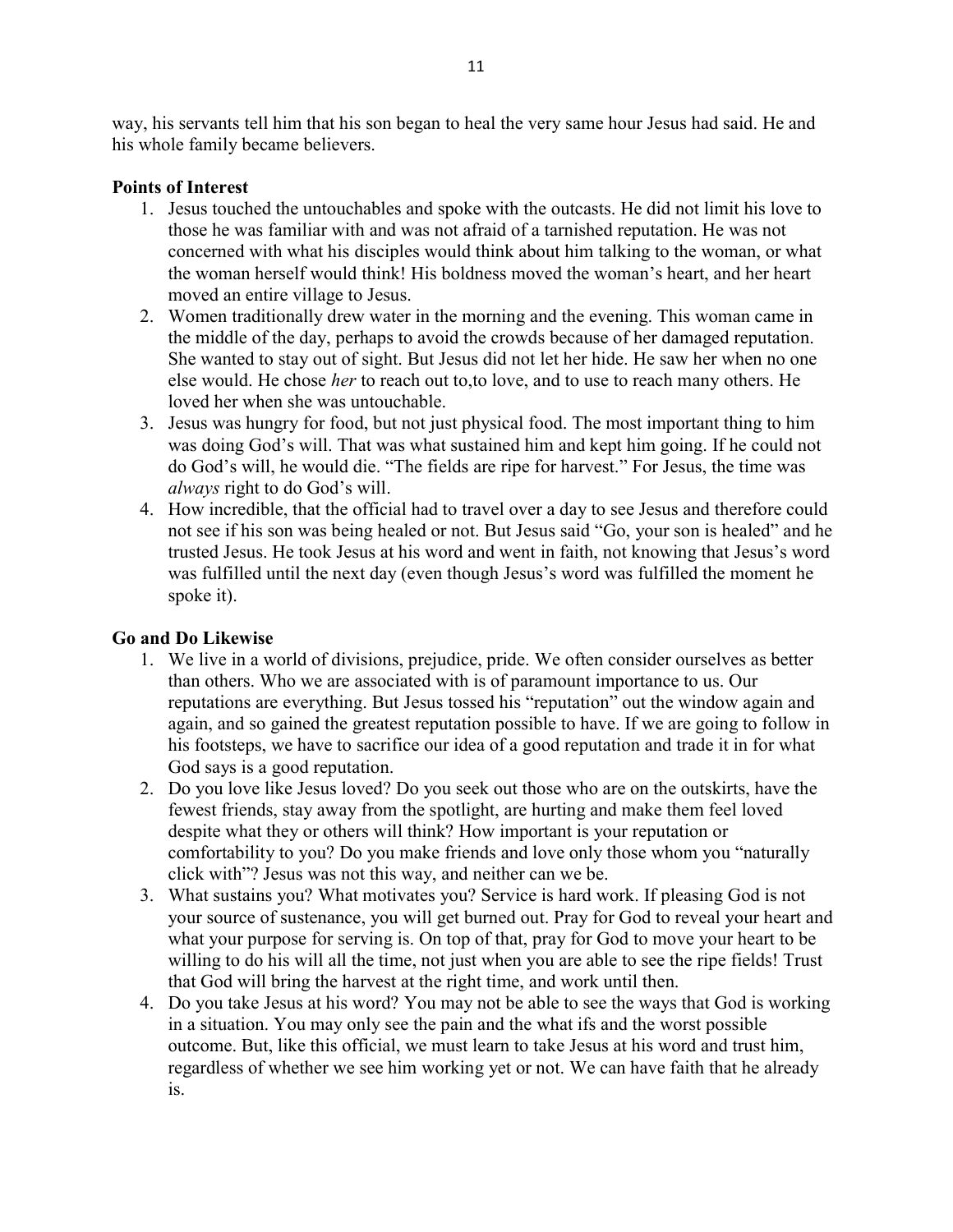#### DAY 7- Read John 5

Jesus travels to Jerusalem for a feast and there visits the pool Bethesda, said to have healing powers. The sick congregated there, hoping to get a turn in the healing water. One of these was a man who had been an invalid for 38 years. Jesus finds him and asks him a seemingly obvious question. "Do you want to get well?" The man doesn't say yes or no, but rather explains his predicament to Jesus- that he has no one, not a friend or family member, to help him get into the pool when it was stirred. Jesus simplifies this problem by telling him to get up and walk, and so he does. Later Jesus tells him that the more important thing is that he stops sinning, for then he will truly be healed. The Jews, meanwhile, are furious that Jesus would heal on a Sabbath day.

Jesus counters this by saying that as long as his Father is working, so will he be. This incites the Jews to desire to kill him, but Jesus does not back down. He goes on to explain that he could do nothing if God had not been doing it through him. And because of this relationship with God, Jesus has the power to give life and to judge the world. Jesus's judgement is simple and just: believe in me and my word, and you will be saved. That he is the Son of God had been made very clear through the works he had been doing. Jesus then slays the Pharisees by saying that they had never heard or seen God, nor was his word abiding in them- otherwise, they would believe in him. He points out their faulty legalistic tendencies of clinging the the word and then not believing in him, the very person the scriptures attested to. For this reason, the love of God was not in them.

#### Points of Interest

- 1. GUYS. Most of us haven't even been alive for 38 years. Most of us have never hoped for something for 38 years. This man had been an invalid for that long and still sat at Bethesda, hoping that his situation would change. Jesus chose this man, the one whose situation seemed the most hopeless, to love and change.
- 2. Jesus repeats a few times that he can do nothing apart from God (verses 19, 30). Think about this- the Son of God, through whom the universe was made (see John 1 again), says that he can do *nothing* on his own. He is completely and utterly dependant on God.
- 3. Verses 28-30 get real. Those who have done good will rise to life, and those who have done evil to the resurrection of judgement. The problem is, in this world, good and evil is totally subjective. Everyone will have a different opinion of who will rise to life and to judgement. But thankfully, God does not leave this up to personal opinion or changeable ideologies. God is good, and his word reveals what is good and what is evil.
- 4. Verses 39-47 builds on verses 28-30. Knowing the scriptures and living out the scriptures are two entirely different things. Following the rules and loving God are two entirely different things. Loving God does entail obedience, but obedience without faith is empty.

#### Go and Do Likewise

1. What are you going through that seems hopeless? A prayer that has gone seemingly unanswered for years? A life circumstance you believe will never change, because "it's just the way things are"? Jesus often chooses these very circumstances, ones that seem to last a lifetime, to reveal his glory. Don't give up hoping. Jesus sees it.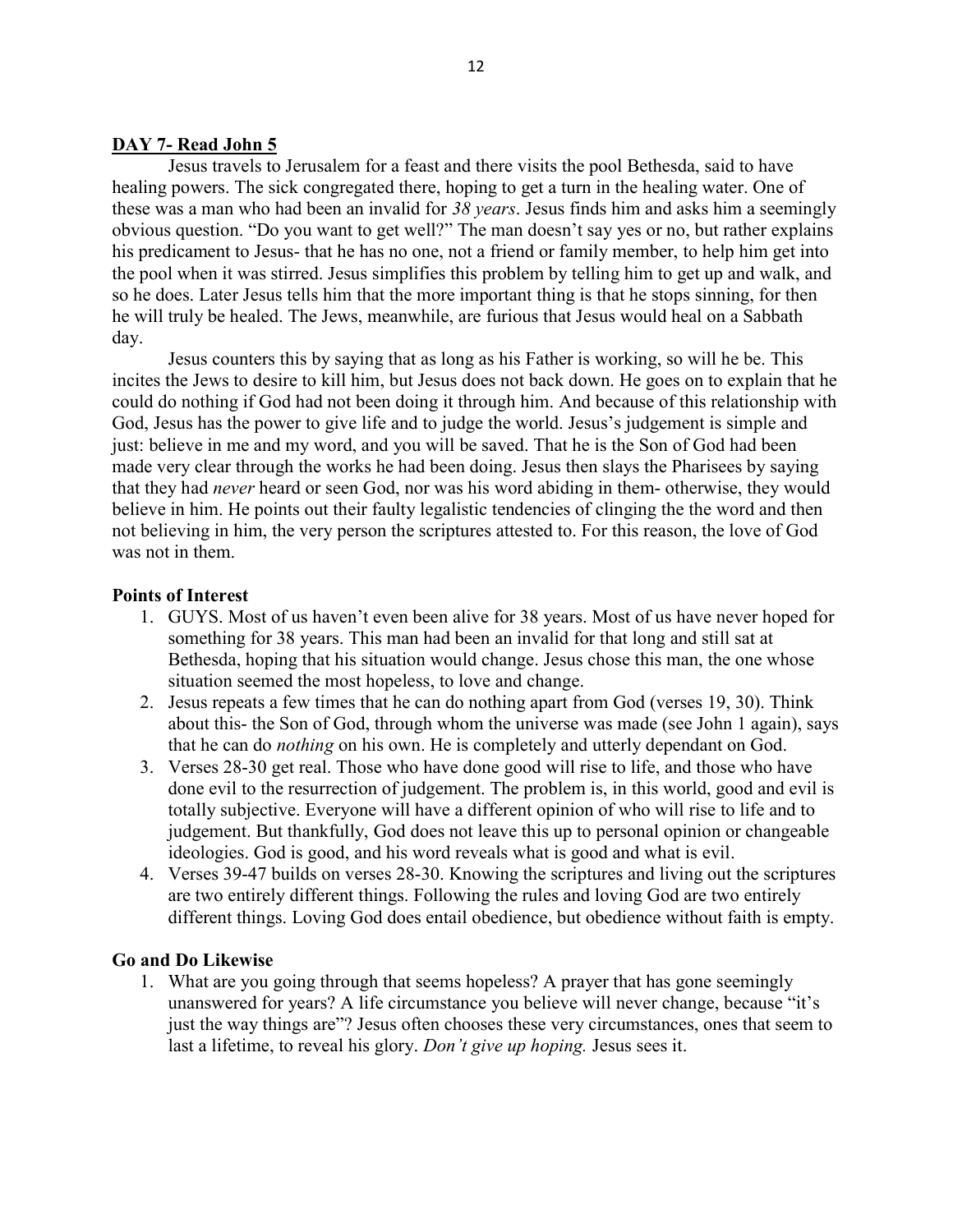- 2. Do you have Jesus's dependance on God? I know I don't! I definitely like to think I can do things on my own or take credit for my talents. But even Jesus himself did not have this attitude. If we want to be servants of God, we need to adopt this same attitude.
- 3. We can know for certain what God means by good and evil. We can know for certain what the future holds simply by holding on to his word. What a blessing! So… are you among those who have done good and will rise? It doesn't have to be a question. You can know the answer for sure. We always have room to grow, always have more good to do. But according to the word of God, according to Jesus, will you attain the resurrection of life?
- 4. Remember, JESUS is the source of life, not "following the rules." You will only be able to walk with God for so long if you do not dig deeper in love for him. This is hard to do! Ask for help, pray on your knees for God to guide you, and chase Jesus with all you have.

#### DAY 8- Read John 6:1-24

Having run afoul of the religious authorities in Jerusalem for healing a person on the Sabbath day of rest (Saturday), Jesus heads with his disciples back up north to Galilee. A large crowd, who knows of Jesus' reputation for healing people, follows. The Springtime festival of Passover (commemorating God rescuing Israel from Egypt with mighty plagues and wonders, see Exodus 11-12 for full story) is approaching, and they are all in an open, grassy area.

Jesus decides to feed the large crowd that has gathered. Philip, one of the disciples thinks that will take about 8 months wages (about 200 denarii or roughly 5600 US dollars) to do that. Andrew, one of the other disciples, finds a boy in the crowd who has 5 small loaves of bread and 2 small fishes. Jesus, unphased by this predicament, gets the crowd to sit down. The crowd has about 5000 men present (so with women and children included it could be closer to 10-20000). After breaking the bread and giving thanks, Jesus passes the food around. Miraculously, everyone has enough to eat and there are 12 baskets of leftovers! This is the 4th of the 8 signs Jesus performs to increase people's faith and give people life in the Gospel of John.

The crowd gets very excited by all this, and Jesus slips away to avoid encouraging the mob-mentality beginning to form. In his absence, Jesus' disciples set out across the waters when it's dark to their base of operations in Capernaum. When they are well away from shore and the waters get rough, Jesus joins them, walking on the water! This understandably scares the disciples, but eventually they let Jesus into the boat. The disciples and Jesus then reach the shores where they were heading. Jesus walking on the water is the 5th of the 8 signs Jesus performs to increase people's faith and give people life in the Gospel of John. The people whom Jesus fed on the other side of the waters, along with some others, realize Jesus is no longer on that side of the waters and therefore head to Capernaum to find Jesus.

#### Points of Interest:

1. In verse 5, the first thing Jesus does when he sees the crowd is to figure out a way to meet their physical need for food (How Jesus met their spiritual needs also is the topic of tomorrow's passage). This is not just a casual or passing thought. In verse 6 we find out that Jesus already has a plan. He not only saw the needs in others, but made plans for how to properly meet those needs.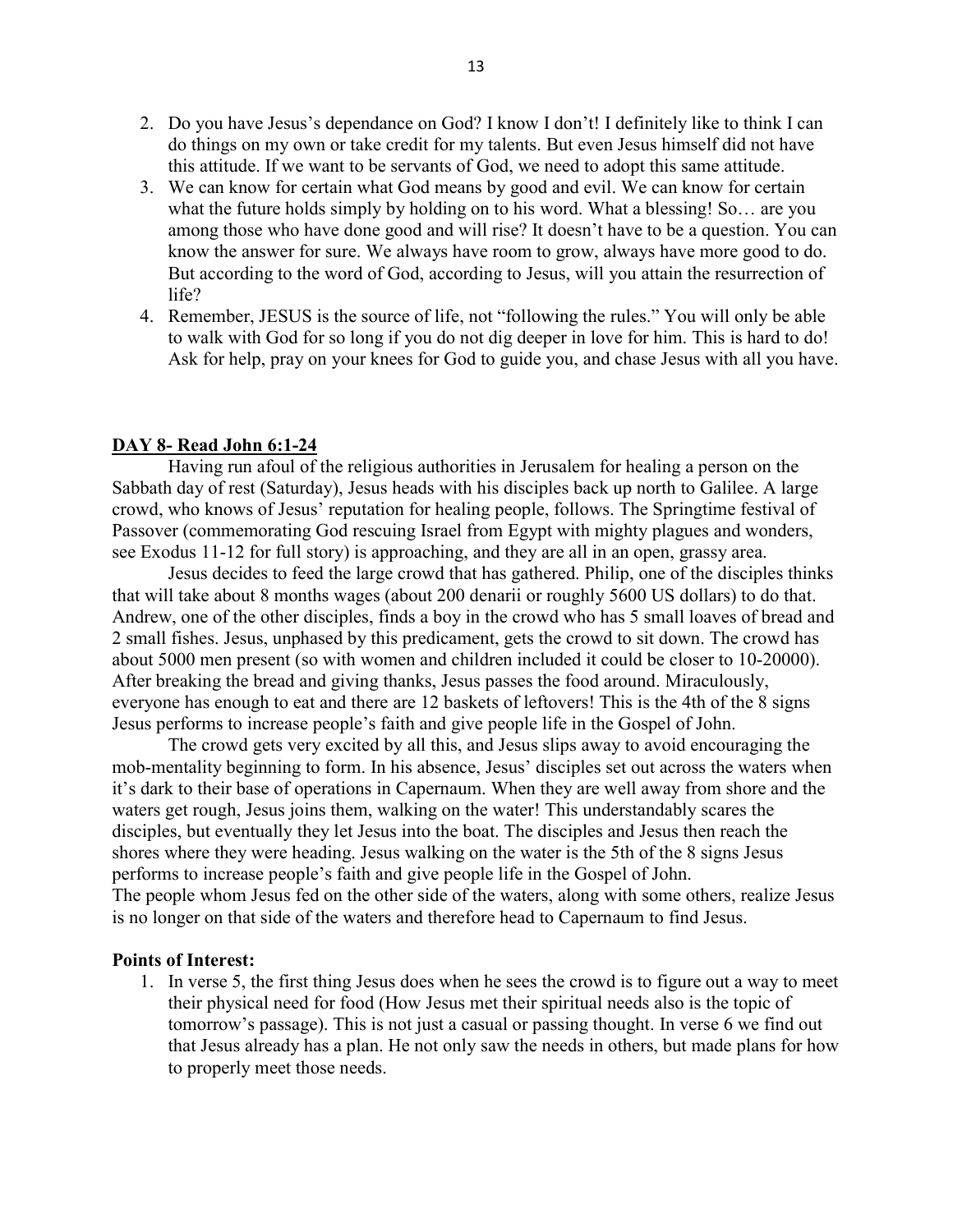- 2. In verse 12, Jesus wants the disciples to gather up the leftovers so that nothing is wasted. When Jesus served, he didn't do it with no thought for the future. He wanted his service of others to be sustainable and not wasteful. As much as Jesus was extravagant and abundant in his provision for others, he was also practical.
- 3. In verse 14 and 15, Jesus avoids getting caught up in the momentum of a crowd that may have led to political violence. As much as Jesus called for personal transformation and subsequent societal transformation, he did not advocate political change by force. Jesus knew when to step away from situations that could take a turn for the worse, and find a place of solitude by himself. In Matthew and Mark's telling of the story the purpose of this solitude was to pray (Mark 6:46, Matthew 14:23).
- 4. In verse 21, once the disciples were willing to let Jesus into the boat with them they got to where they were trying to go, and fast! Prior to this the waters had been rough and it was dark. Jesus appears un-phased, but the disciples are terrified. Jesus reassured them in this time of trouble, and once they were onboard with Jesus things went a lot smoother.

#### Go and Do Likewise

- 1. When you're on HYC/HSC/HVC and when you're back home, what needs can you see? What ways can you plan to meet those needs? How can you combine meeting both spiritual and physical needs?
- 2. On HYC/HSC/HVC and back home, how can you make sure that your service to others doesn't exhaust your resources? How can you make that service sustainable? This applies to our emotional and energy levels as well as physical and financial resources. Make sure to recharge yourself physically with rest, and spiritually with time spent with God.
- 3. Those who have a passion to serve can easily get caught up in a purely political drive for change. On HYC/HSC/HVC and even back home make sure to follow Jesus' example. Are your efforts really meeting needs and making a difference? Or are you just getting involved with stuff for the sake of being involved? Know when to take a step back and pray.
- 4. When rough and dark times hit you in life, are you open to Jesus' reassurance? Do you try to reach your goals (including noble and admirable goals) without Jesus onboard?

#### DAY 9- Read John 6:25-71

 Jesus is teaching in a synagogue (most likely an informal meeting area given the rural setting at the time) in Capernaum when the crowds find him once more. They appear to be more motivated by the thought of another free meal than actually following Jesus. Jesus tells them to have the proper perspective and work for things that have spiritual value, not just things of physical value. The crowd then fixates on the work aspect and asks Jesus what kind of work God requires of them. Jesus explains that this kind of work is different than what they're used to: they must believe in him. The crowd, understandably skeptical, asks what proof he can give them so they can believe in him. Jesus uses an analogy of bread to describe his work on the planet.

 This bread metaphor also confuses the crowd, especially in light of the actual bread Jesus provided the day before. Jesus explains that he can satisfy their hunger and thirst in a more fulfilling way than food can. He paints a picture of comfort and acceptance, showing that he has come from God and has the authority to give people everlasting life and raise them up at the last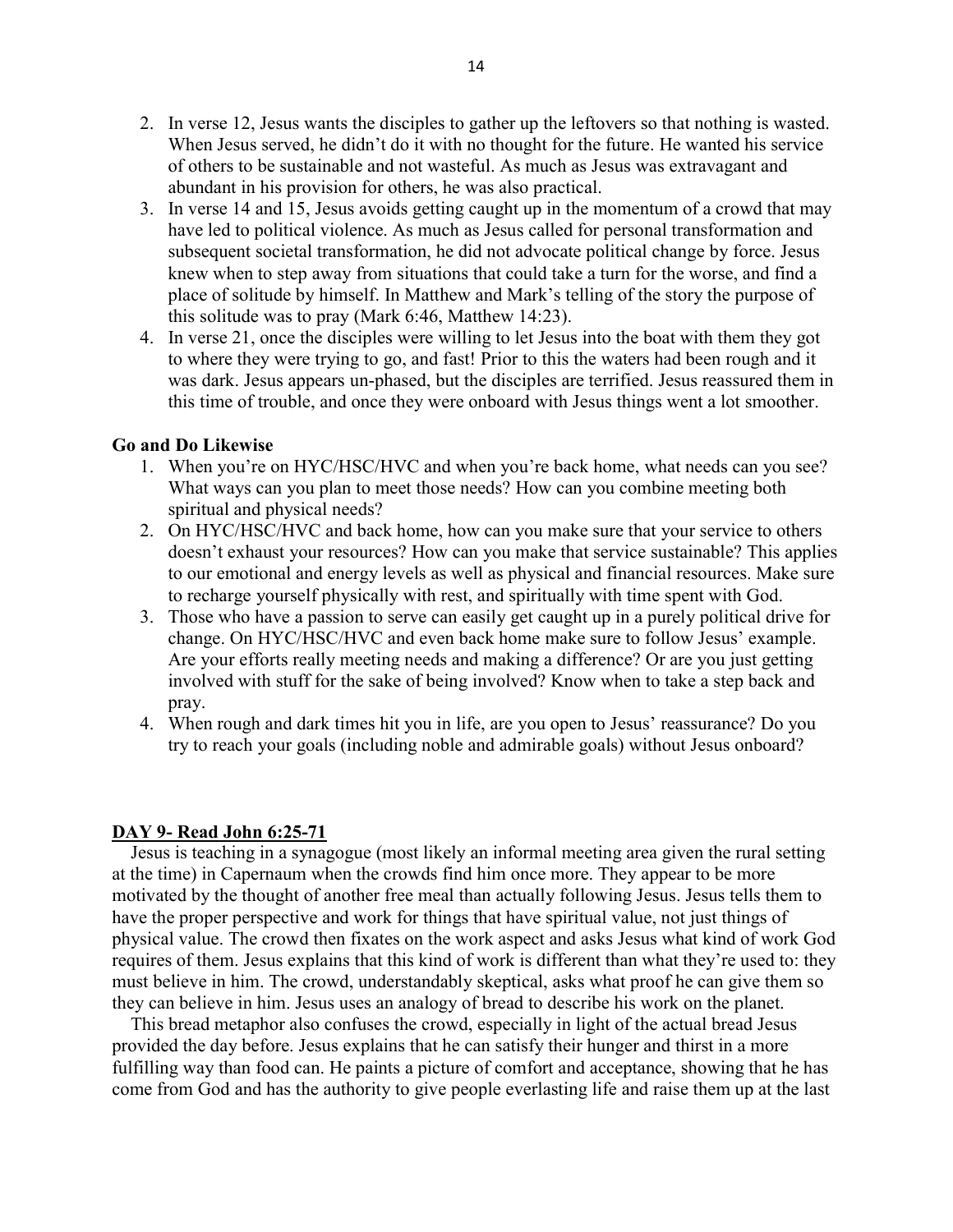day. The crowd, knowing who Jesus' very human father and mother were, are once more confused about how Jesus could have come from God. Jesus repeats that he is the bread of life, sent from God and capable of giving them eternal life. He uses imagery of eating his flesh and drinking his blood as a form of sacrifice that makes this all possible.

 This is too much for many in the crowd. They along with many of Jesus' disciples turn back and no longer follow him. The twelve still remain. They have a renewed conviction that Jesus is indeed who he says he is.

# Points of Interest

- 1. In verses 27-29 gives us all a reality check. He sets the record straight on what kind of perspective to have. Physical efforts will only get us so far. Unless they are combined with a spiritual perspective they will not last. Similarly, all the works we do pale in comparison to believing in Jesus, sent from God. Belief means a different thing now than it did when this was written. Another way of saying it would be to "belove" Jesus. It's about deepening an intimate relationship with God, through Jesus, rather than mentally agreeing with some list of statements.
- 2. In verse 66, Jesus draws a hard line that pushes many people away. He isn't concerned with compromising his message in order to encourage larger crowds to follow him.
- 3. In verse 68, the twelve, and especially Peter, seem to get what Jesus has been talking about this whole time. They understand Jesus to be the source of eternal life and there's nowhere else they can go for that. It's important to realize that eternal life doesn't just involve the afterlife, it starts now. Eternal life is an extension of this life we momentarily have on earth. Eternal life involves both this life and the life to come. In verses 33, 35, 40, 47, 48, 50, 51, 53-58, and 63 Jesus makes it clear that someone has to remain connected to him to have such a fulfilling life.
- 4. In verse 60, Many of the disciples find what Jesus is saying to be hard to accept. Part of this probably stemmed from the fact that in the Jewish law, drinking blood was forbidden (Leviticus 17). The reason that blood was forbidden was because it was a source of life and atonement (Leviticus 17:11). Atonement means restoring a relationship with God. At-one-ment, being one with God. The very reason the people are challenged by Jesus' choice to use blood as a metaphor is the very reason he chose the metaphor: He gives life and restores our relationship with God.

# Go and Do Likewise

- 1. On HYC/HSC/HVC and back home, what is your perspective? Why do you serve or give? Are you serving to try and get a relationship with God, or are you serving because of a relationship with God?
- 2. Who are you trying to please in life? It can be easy to seek others approval in your ministry, in your school or work, in your family and even on HYC/HSC/HVC. Does this lead you to making compromises?
- 3. On HYC/HSC/HVC and back home, try and be connected to the source. How dependent are you on God? On our own we can only sacrifice and live so much, but God is an endless supply of both through Jesus. In order for your phone to recharge, it needs a power supply and a cord to plug it in. God is the perfect power source of life and sacrifice and nourishment, and Jesus acts like a cord to plug into that power source. How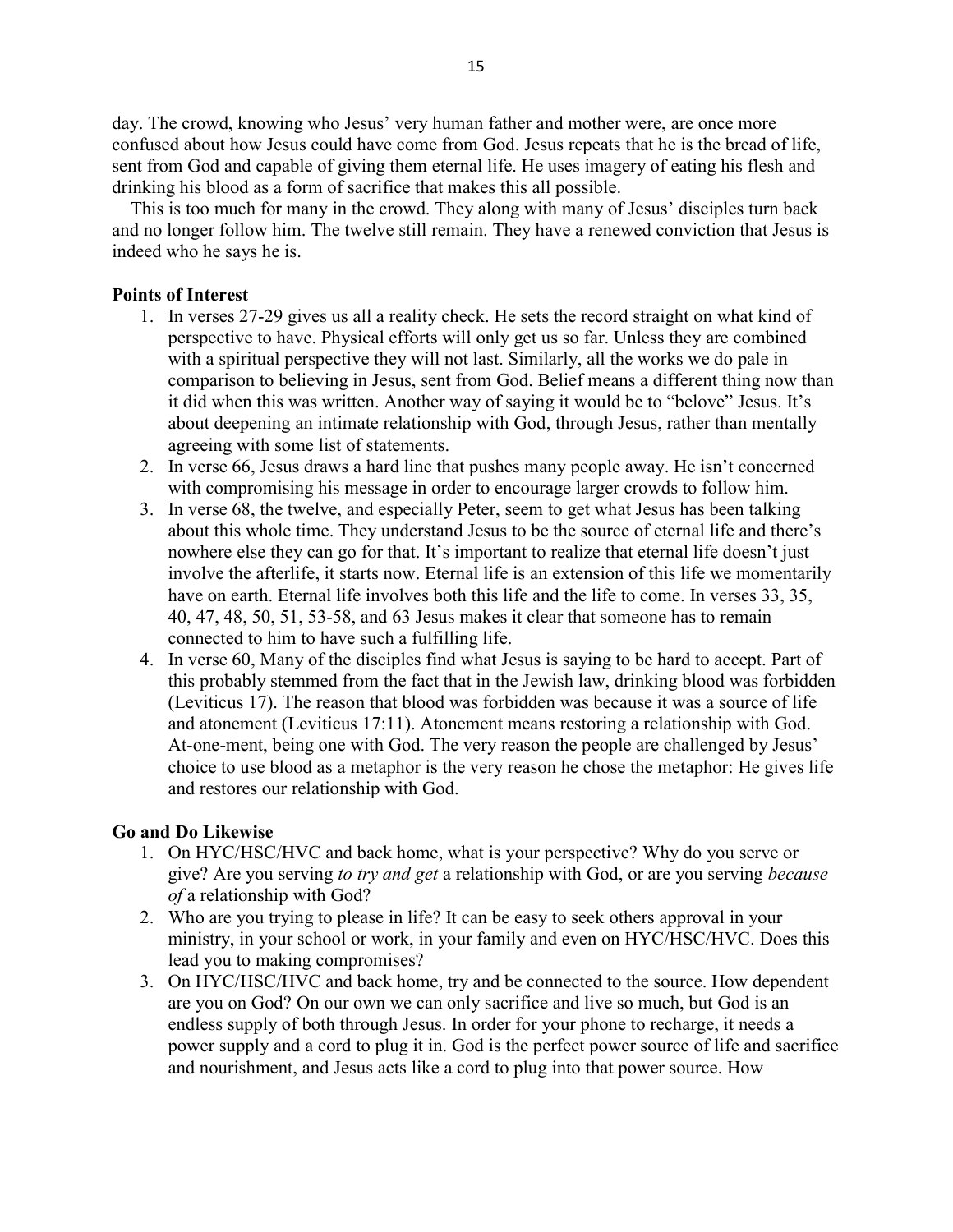connected are you to God through Jesus? How willing are you to live a life of sacrifice? Do you live with *just* this life in mind, or *just* the next life in mind, or with *both* in mind?

#### DAY 10- Read John 7:1-52

The fall Feast of Tabernacles, celebrating Israel's time spent wandering around the desert for forty years in Tents and temporary shelters, is near. Jesus has been avoiding the southern part of the country because of the hostility towards him there. However, for the Feast he decides to go to Jerusalem, the seat of power for those seeking his life. After laying low for the first half of the week-long festival, Jesus goes to the Temple courts to teach.

Jesus' teaching impresses the crowd, since he is from a the northern, rural, less academic part part of the country. Jesus attributes his teaching to God, comparable to how Moses received the Law from God in the desert (see Exodus 19). Jesus healing people on the Sabbath (Saturday) day of rest seems to still be an issue. The crowd begins to wonder whether Jesus really is the Christ (one anointed by God to symbolize kingship and prophethood). Jesus drives home the point that he is from God and will return to God soon enough. Drawing on the imagery of Moses causing water to flow from hardened rocks in the desert (Exodus 17) and therefore connecting back to the festival they were celebrating, Jesus proclaims that those who believe in him will have "streams of living water" (the Holy Spirit) flow from their hardened hearts.

The crowd is still undecided. Some believe he is a prophet, some believe he is the Christ as well. Others, along with the religious authorities want to arrest him. Despite their attempts, Jesus is able to leave the city of Jerusalem. Those who discredit Jesus' claims appear to so based on his Galilee heritage. How could a prophet, let alone the Christ, come from such a backwoods, backwards place like that?

#### Points of Interest

- 1. In verses 3-8, Jesus' brothers try and push Jesus towards publicity and fame. Jesus is not after those things. Rather, he is concerned more with proper timing and discernment. He avoids a needlessly dangerous situation. At the same time, he speaks in a decisive way that made people either love or hate him (verses 12, 43).
- 2. In verse 17, Jesus gives a simple way to find out whether what he's saying is legitimate. Choosing to test and live it out will show whether Jesus is just talking for himself or whether he speaks on God's behalf.
- 3. In verses 15, 41-44, and 52, the crowds and the religious leaders both question Jesus' origins. Galilee was a rural area in the north that was religiously, politically, and culturally inferior to Judea and Jerusalem in the south. Jesus coming from that area was seen as a negative by a lot of people.
- 4. In verse 38, Jesus explains that those who believe in him will have streams of living water flow out of them. There is an expectation that those filled with the Holy Spirit will be life giving in an abundant way. It isn't a *trickle* of living water, it's a *stream*.

#### Go and Do Likewise

1. On HYC/HSC/HVC and back home, it can be hard to find the right balance when it comes to service. At one extreme it can become about attention or seeking needless and dangerous confrontation. At the other extreme it can become apathetic to the point where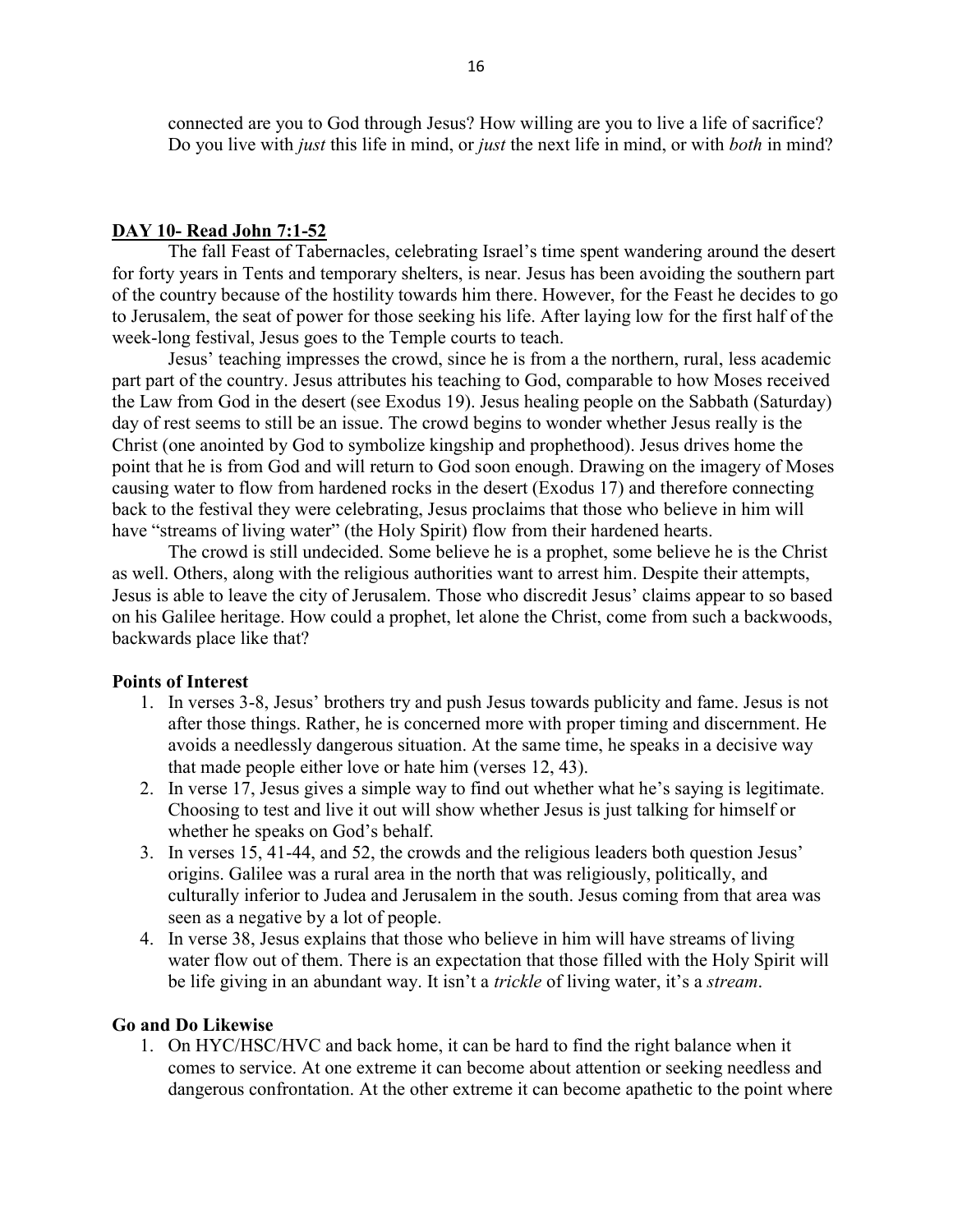we aren't decisive at all. What is your motivation to serve? How discerning and decisive are you? Try to balance the two like Jesus.

- 2. Jesus' words can be scary and radical. When's the last time you tried living to the point where they could only be proved true or false? HYC/HSC/HVC is a great opportunity to really live what Jesus taught about service. But why wait until then? What novel way can you live like Jesus today?
- 3. Much like the crowds in Jesus' day we can also have negative views of certain areas. We might think we know better than the people living in the area we're going to serve on HYC/HSC/HVC. We might also have prejudices about places and people in our own neighborhoods. What prejudices do you think you might have? It can be hard to see our own prejudices, so try and talk with someone else about this, and be open to correction. Don't let your prejudice keep you from seeing God in situations like the crowds did in Jesus' day.
- 4. In what ways can you be a stream of living water on HYC/HSC/HVC and back home? How can you be so filled with God's Spirit of love and compassion that you can't help but be a blessing to someone else?

#### DAY 11- Read John 7:53-8:11

While Jesus is in the temple, the Scribes and the Pharisees bring to Jesus a woman caught in the act of adultery. They did this with the hopes of trapping Jesus. In this case, if He allowed stoning He would be in violation of Roman law. If Jesus tried to release her, He could be faulted for ignoring the Law of Moses. What does Jesus do? He starts writing in the ground with His finger. It would have been easy to get caught up in the politics of the situation by concerning himself with how they would expect him to respond.

Instead, Jesus does something radically different. Jesus side-steps the trap because of his focus on Grace. He silences the Pharisees and he does not condemn the woman, but he tells her, "Go now and leave your life of sin." As discussed in John 1, Jesus encompasses Grace and Truth perfectly. Here is an example of Jesus' perfect Grace. His grace is unlike what we could even imagine. The concept of Grace is so counter-intuitive to our world, and clearly counter-intuitive to the Pharisees.

#### Points of Interest

- 1. In verses 6-7, After Jesus says, "Let any of you who is without sin be the first to throw a stone at her," the Pharisees and Scribes have no choice but to walk away. You cannot argue with the beauty of Grace. It is extremely humbling.
- 2. In verses 10-11, Jesus is completely forgiving, but also expectant. This woman came face-to-face with condemnation, shame and death, but she was pardoned. The compassion and mercy of Jesus is related to the call to live in obedience to the will of the His father.

#### Go and Do Likewise

1. Can you think out of the box? Don't just respond how people expect you to respond. A lot of times, we limit ourselves because we only do as much as others expect of us. On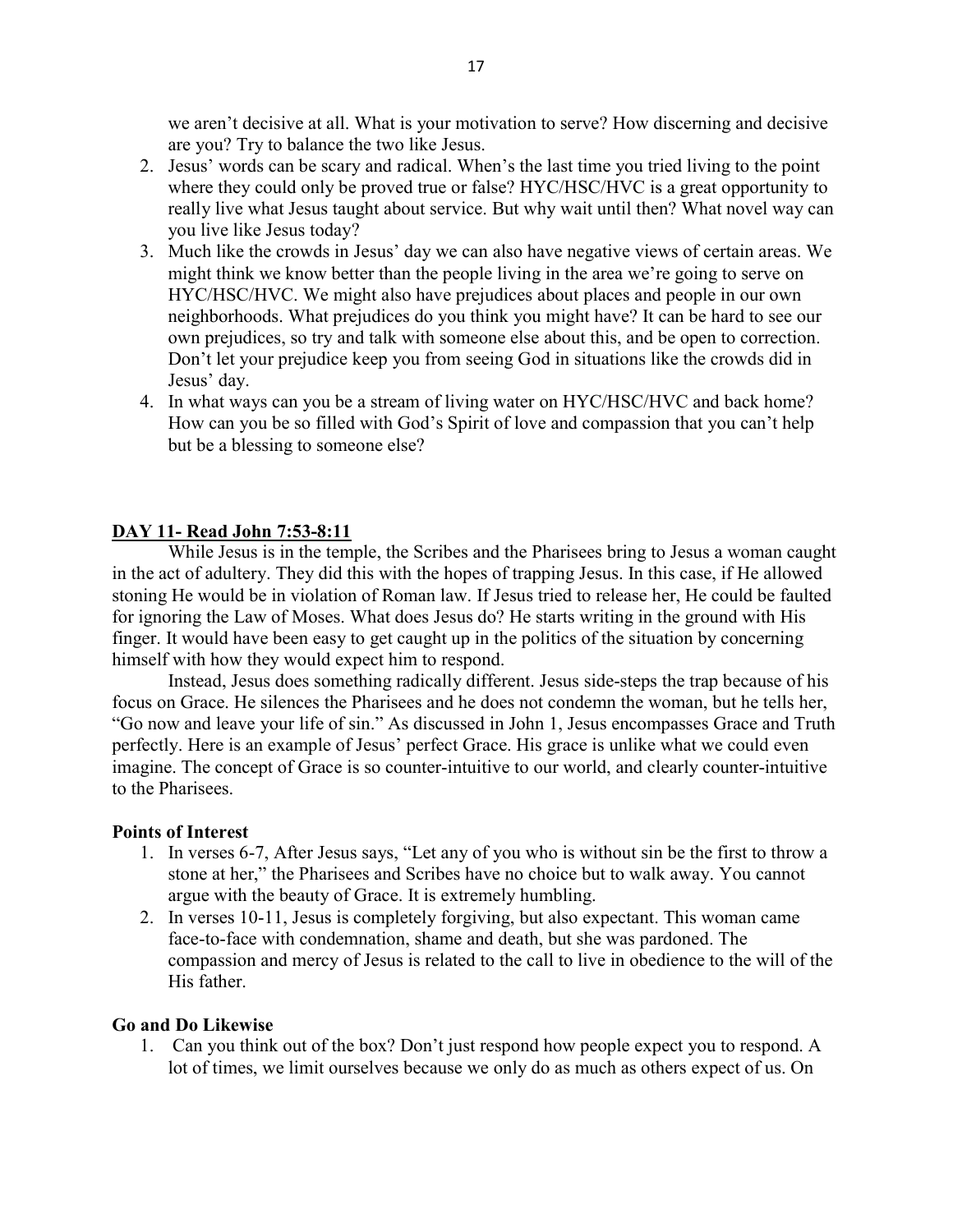your HYC/HSC/HVC, don't just serve how people expect you to, but allow the Holy Spirit to lead you to love in ways counter-intuitive to our own natures.

2. Are we always reminded of the Grace Jesus lavishes on us? Because of his great compassion, we can choose to live to please the father. Do we think about our service to others as being an act of gratitude for God's mercy?

# DAY 12- Read John 8:12-59

The latter half of John 8 includes the interaction of Jesus and the Pharisees. The Pharisees constantly question Jesus' identity and validity. And every time, Jesus points them back to God. Like in verses 31-33, Jesus is talking about a spiritual freedom, but the teachers of the law are caught up in historical information. The Pharisees continue to dispute with Jesus, never truly listening to anything He is saying and this is why Jesus says, "I know that you are Abraham's descendants. Yet you are looking for a way to kill me, because you have no room for my word." Nevertheless, Jesus continues to focus on God, "for I didn't come on My own, but He sent me," (CSB, verse 42). Jesus saw through their petty questions and focused on the heart of the matter: faith and dependence on the heavenly Father.

#### Points of Interest

- 1. In verse 27, Jesus says, "I do nothing on my own but speak just what the Father has taught me."
- 2. In verse 54, Jesus says, "If I glorify myself, my glory means nothing..."

# Go and Do Likewise

- 1. Are we in touch with how God wants us to speak? This HYC/HSC/HVC is an opportunity to become as much like Jesus as possible; this includes listening to how God wants to use you to act and speak.
- 2. Though HYC/HSC/HVC in themselves are amazing opportunities to serve and become more like Jesus, it can be very easy to become self-focused on trips like these. In Today's society, "every" millennial wants to travel the world and be as cultured as possible, and post everything on their profile. This is why it is important for each of us to check our hearts to remind ourselves why we choose to do HYC/HSC/HVC. It never hurts to check your heart, before you make an instagram or facebook post: Does this glorify GOD or ME?

#### DAY 13- Read John 9

In this chapter, we see Jesus' ability to give new life to people in hopeless situations. Jesus Heals a Man born blind with mud and saliva. The disciples want to know why God would have punished this man with blindness. Did he commit some terrible sin? Or were his parents sinners? Jesus says that neither is the case. The man was born blind so that God's good works could be shown off. Afterwards, the blind man runs into his Neighbors and also goes before the Pharisees to explain the miracle that happened. Later, Jesus uses this concept of blindness and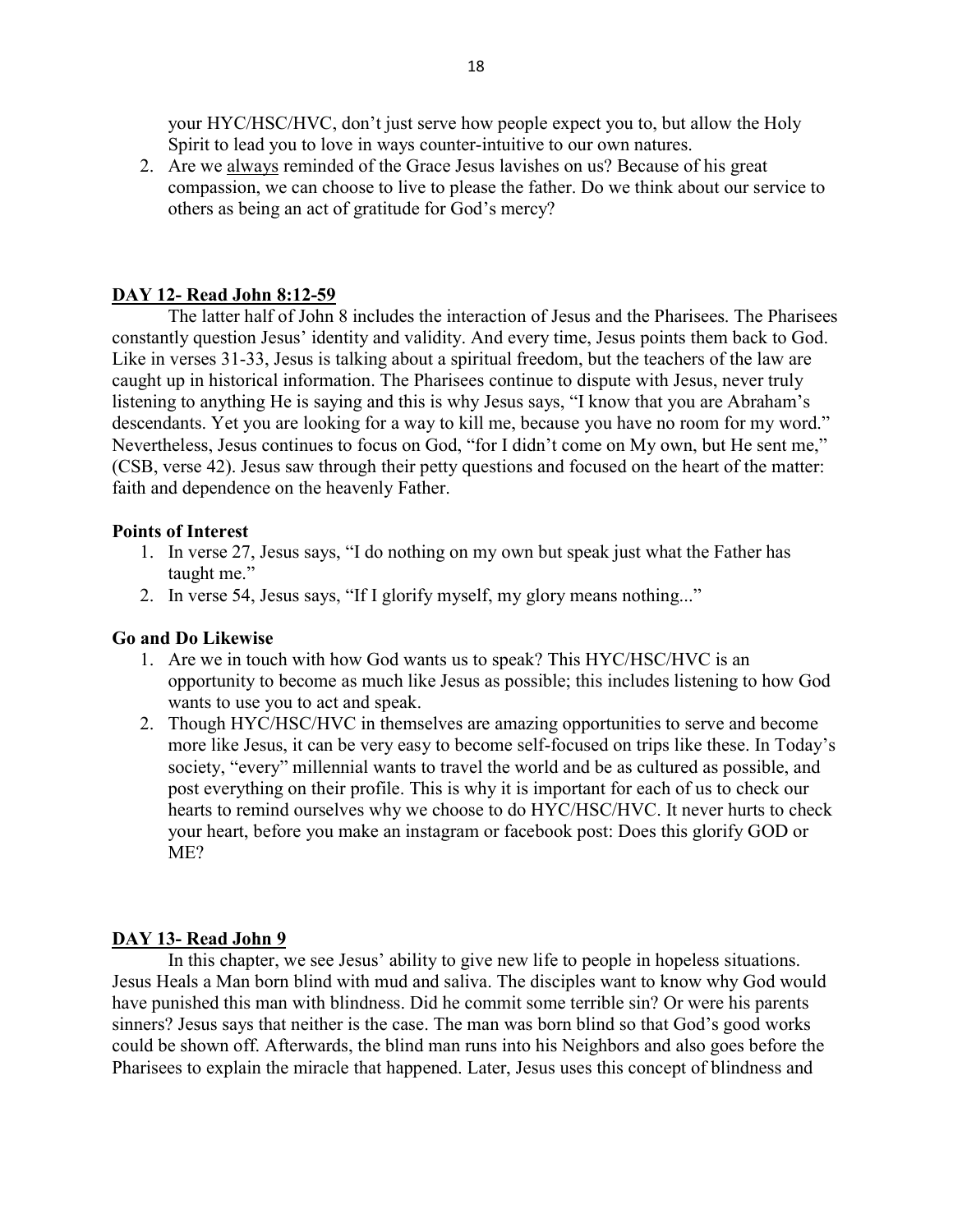sight to represent our spiritual state. Jesus is always interconnecting our daily life with our walk with God.

#### Points of Interest

- 1. Like His disciples questioned him in verse 2, it is easy to feel the need to put blame or cast judgements about why people are poor. Said very plainly, if we see a drunk on the streets, what do we immediately assume? We must realize that we should have the same compassion on a homeless drunk as we do on an orphaned girl. We are naturally predisposed to react differently to different people's life circumstances and we have to overcome the natural urge to assume.
- 2. In verse 3, we see Jesus' exact words "this happened so that the works of God might be displayed in him." We must have faith that no matter the extent of poverty we are faced with; God's glory will be shown through it.

#### Go and Do Likewise

- 1. When we see the depth of poverty, it can be easy to question God: Why was this man born blind? But when we take a step back and think, what does this teach us about a reason for suffering?
- 2. Gods work can't be displayed if we aren't the ambassadors of Christ we ought to be: Love like Jesus would.

# DAY 14- Read John 10

In John 10, we learn all about the amazing shepherd that Jesus is to his sheep and how they respond only to his voice. Jesus not only explains himself as a shepherd once, but two times because the Pharisees not understand the first time. And even after He explains it to them a second time, a division takes place. The Jews are too blind to understand the truth. Many times throughout this passage, we see how the sheep listen to the Shepherd's voice (3,4,5,16,27). The sheep don't just hear the shepherd's voice, but they listen and follow. The sheep trust that He will take care of them when he simply calls out their names. When you are asking God to lead you, are you listening for a quiet whisper or a megaphone and sirens to show you where to go?

- 1. Verse 10 says, "A thief comes only to steal and to kill and to destroy. I have come that they may have life and have it in abundance (CSB)."
- 2. Verse 29-30 says, "My Father, who has given them to Me, is greater than all. No one is able to snatch them out of the Father's hand. The Father and I are one." There is nothing that
- 3. Like verse 27 illustrates, are you listening and following the voice of Jesus?
- 4. Verse 38, explains how sometimes people might not be interested in following God, but they might be interested serving his people.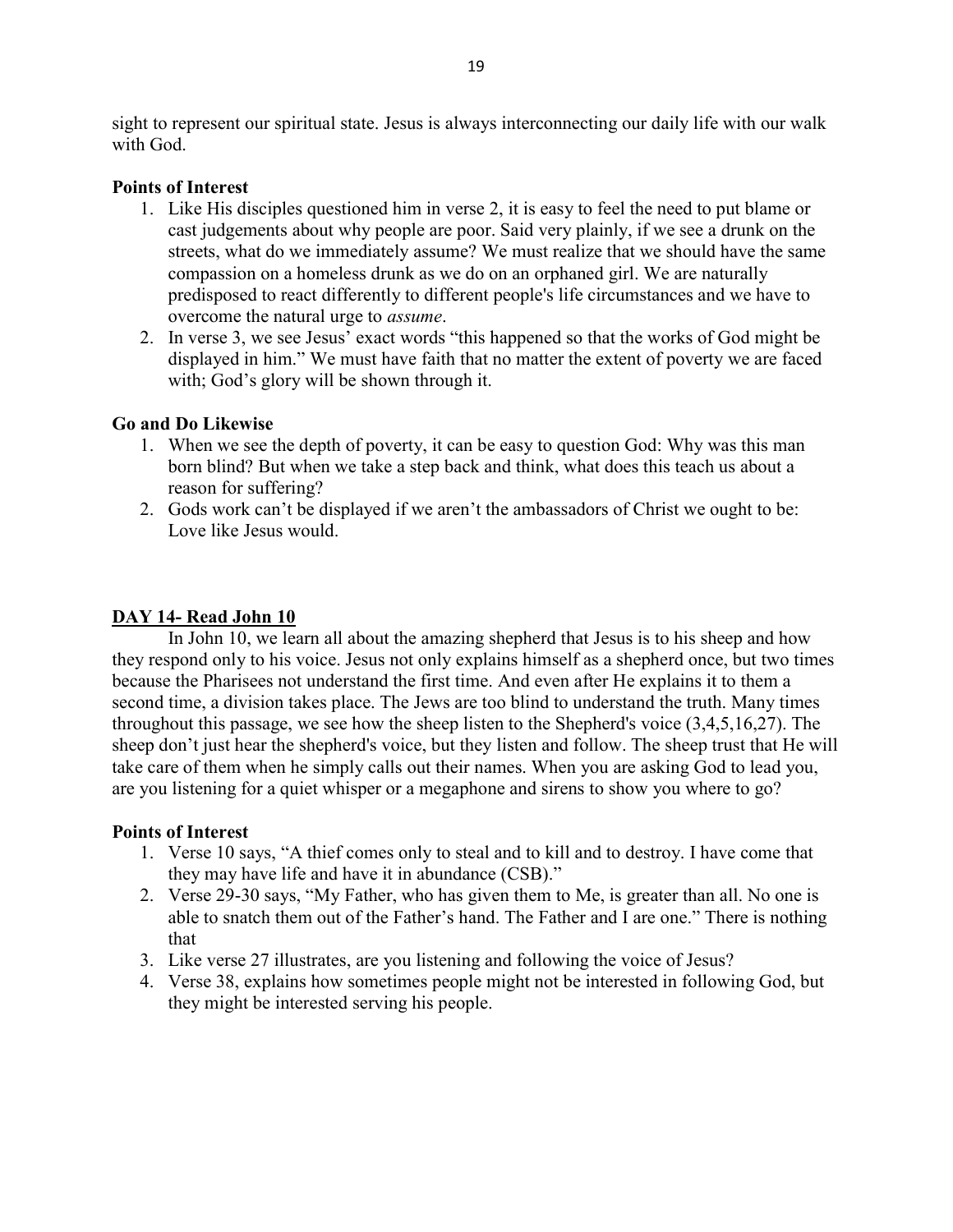# Go and Do Likewise

- 1. Our relationship with God should always be an adventure of loving him and loving others as a result. HYC/HSC/HVC in itself, is a very practical way to aim for this. Are you on an adventure with God? Do you strive to have fun and do crazy things with him? (Psalm 73:23-26) Is God holding your right hand everywhere you go? Is Jesus your "right hand and your go to?"
- 2. Just focus on how amazing it is that we get to serve such an amazing God who wants to be so close to us!
- 3. On your HYC/HSC/HVC, it is very easy to get distracted by the good and bad of the trip: overwhelming emotions and insecurities, but also the excitement of new friendships and experiences. We must channel our emotions and thoughts back to God. As fun as these trips can be, we must also challenge ourselves to go deeper in our walk with Him than ever before. When you are in an "uncomfortable" interaction, listen to God's voice to help you love people selflessly.
- 4. Sometimes the best way to reach out to people is to show them how much you love to serve others. In today's society, everyone wants to "do good" in the world. Though they might not be directly interested in a relationship with God, use the ways that you serve the community as a reach out tool. Prayerfully, this might eventually open their hearts to God!

#### DAY 15- Read John 11

Jesus' very good friend, Lazarus, was very sick. Jesus said this situation would be for God's glory. Jesus waited an extra 2 days before heading back to Lazarus. And even, when he did head toward Judea, his disciples questioned him. Here Jesus give them an admonition to not hide from troubles, but rather to stay in the light. After Jesus explains that Lazarus has died, Thomas says "Let us also go, that we may die with him". When Jesus arrived in Bethany, Lazarus had been dead 4 days and there was a bad odor! Therefore everyone knew he was REALLY dead!

Jesus talks with both Martha and Mary. They both had faith that if Jesus had been there, their brother would not have died. But Jesus challenged them to have even greater faith...and that he is The resurrection and The life!

Jesus exhibited great emotion as he went to the tomb. This showed his love for Lazarus and his own humanness!

Apparently, Martha and Mary had faith, because that was a condition Jesus stated in v 40 for them to see the glory of God...and they had to be convinced to take away the stone even though there was a bad odor

Jesus prayed and Lazarus CAME OUT of his own volition!!! Take a moment to really feel the emotions of what those people would have felt. Unbelievable amazement and joy!!!!! This caused a huge spike in the faith of many...as well as a huge spike in the determination of others to get rid of Jesus...as you read on in John, it seems that Lazarus being raised creates a huge momentum that motivates the Pharisees to act drastically to rid themselves of their Jesus problem.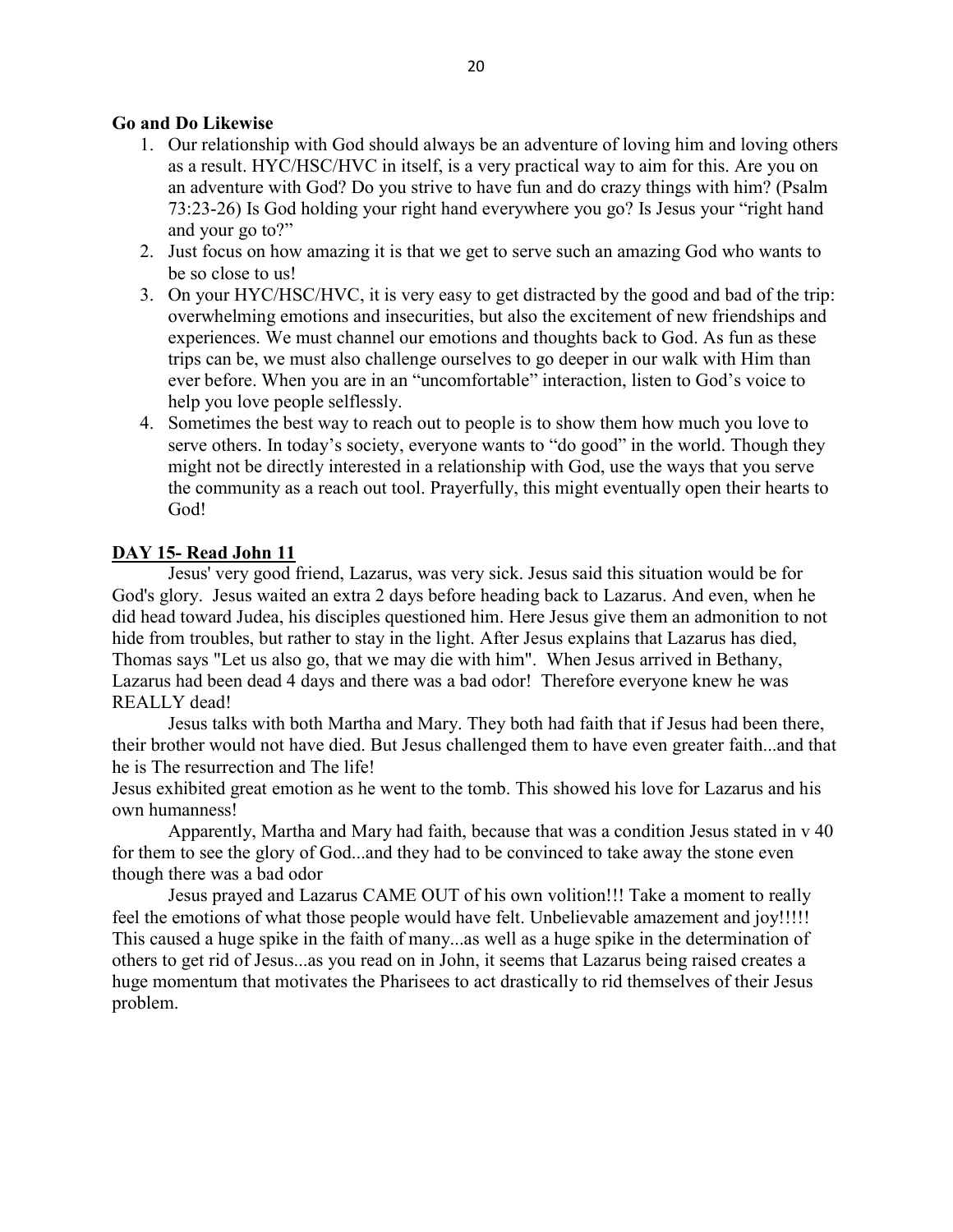# Points of Interest

- 1. In vs 5-6 the NIV seems to tell us that it was because of his love for Mary and Martha that Jesus let them experience 2 more days of grief and pain...so that the power of raising Lazarus could be felt so much more...so that it would build so much more faith.
- 2. The sisters believed Jesus could have healed Lazarus, but before verse 40, a resurrection never even crossed their minds.
- 3. Jesus showed his emotions. He was fully human and understands the emotions we feel.
- 4. Jesus' blatant power created both faith and hatred. Even though, this miracle was hugely substantiated to the Pharisees, they refused to change their perspective.

#### Go and Do Likewise

- 1. During your HYC/HSC/HVC, if you feel like you are going through an unbearable 2 days, how can you look for the faith that God is planning to build in you? (Ro 8:28)
- 2. On your HYC/HSC/HVC, how can you remind yourself that sometimes God has something in mind, that has never even crossed yours? Pray for the faith to see what Jesus is trying to show you and the faith to act on it in the way Jesus wants you to.
- 3. Are there ways that you hide or suppress your emotions? On your HYC/HSC/HVC, how can you appropriately show the emotions that convey empathy to the people you are serving?
- 4. On your HYC/HSC/HVC, if some people dislike your efforts, remember that some people disliked even Jesus' astonishing miracles.

# DAY 16- Read John 12

While Jesus is in Bethany, reclining at the dinner table, Mary took a POUND of fragrant oil and anointed Jesus' feet AND wiped His feet with her HAIR. Imagine the humility and gratitude Mary has.

Later because the news of Lazarus was spreading, the chief priests were out to kill not only Jesus, but Lazarus too. You can't stop God!

The following day, when Jesus entered Jerusalem, a large crowd kept shouting "Hosana!" while he rode in on a young donkey over palm branches. This large crowd of Jews were in town because of the Passover Celebration. Once Jesus was in Jerusalem, he predicted his death and concludes with a summary of his Mission. All the while, Jesus constantly reminds his followers, "For I did not speak on my own, but the Father who sent me commanded me to say all that I have spoken. I know that his command leads to eternal life. So whatever I say is just what the Father has told me to say" (Verses 49-50).

- 1. In verses 1-5, we see that this is the form in which Mary shows her love to Christ. At a huge cost to herself, she pours herself out. She gives her best to Jesus.
- 2. Mary does this out of gratitude for what Jesus has done in her life.
- 3. In verses 27-28, we see the mental battle that takes place in Jesus' mind "Now my soul is troubled, and what shall I say? 'Father, save me from this hour'? No, it was for this very reason I came to this hour. Father, glorify your name!" Jesus was willing to sacrifice for the glory of the father!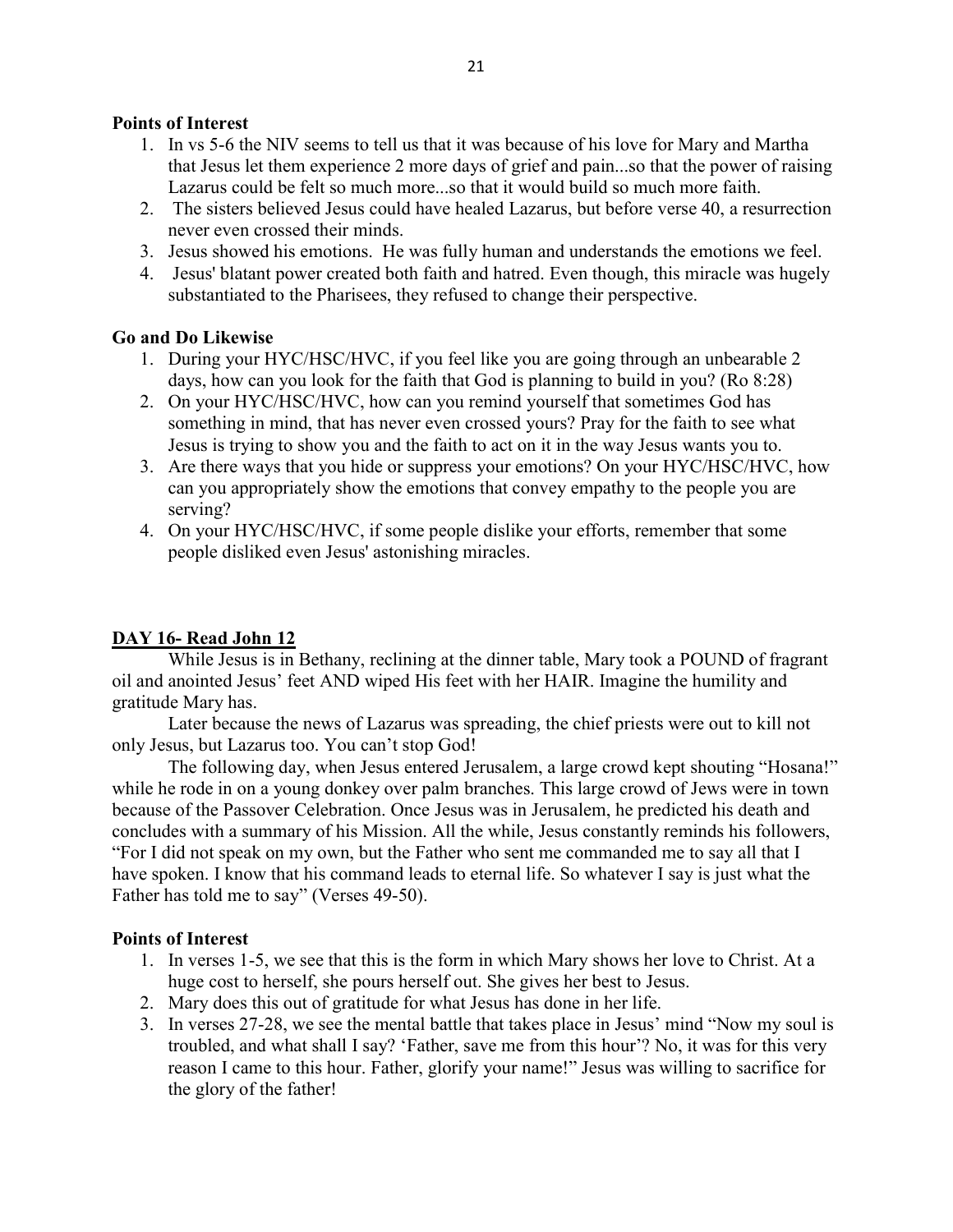# Go and Do Likewise

- 1. Are we willing to pour ourselves out for Jesus? On this HYC/HSC/HVC, are you willing to empty the jar out for Jesus and give the best that you have?
- 2. Are we acting out of gratitude? Not out of pride?
- 3. Are we willing to sacrifice our own comfort and plans to serve God and to glorify his name with all that we have?

# DAY 17- Read John 13

Jesus has been very busy in his ministry teaching, preaching, serving, healing, correcting and loving. Now Jesus sits down at his last meal with his disciples and he does something no one would expect. He washes his disciples' feet. He takes a towel and a basin of water, and lowers himself to wash and dry the feet of his disciples. People's dusty, sandy feet were usually washed by the lowest-ranking servant of the household. Jesus' actions were deliberate. Removing his outer clothing was a sign He was going to do some work, and it identified Him with a lowly servant who was dressed in the same way.

After Jesus serves his disciples, he predicts his death and provides them with a new and great command, "Love one another. Just as I have loved you, you must also love one another. By this all people will know that you are my disciples if you have love for one another (CSB, verses  $34-35$ )."

#### Points of Interest

- 1. In verses 1&3, Jesus says he "knew" what was coming. Jesus' self-knowledge was at the heart of His willingness and ability to serve. These verses say that He knew who He was in terms of where He had come from, where He was going, and what His role was while He was on earth.
- 2. In verse 16, it says "Very truly I tell you, no servant is greater than his master" Are you willing to lower yourself to do work that may be out of your comfort zone?
- 3. One of our greatest weapons in fighting off Satan's schemes in this world is: love. Love is not a feeling but an action.

# Go and Do Likewise

- 1. Do you know with certainty, what your role is on earth? Even if we don't know specific details, we know enough to know that God calls us to give up our lives to love him and love others. With this self-knowledge, is it evident in the way that you act?
- 2. In practical terms, how can you "wash someone's feet" in your daily life? When it comes to housework, what's the last job you would do?
- 3. Reflecting on this passage, what would it look like for you to love others as Jesus has loved you?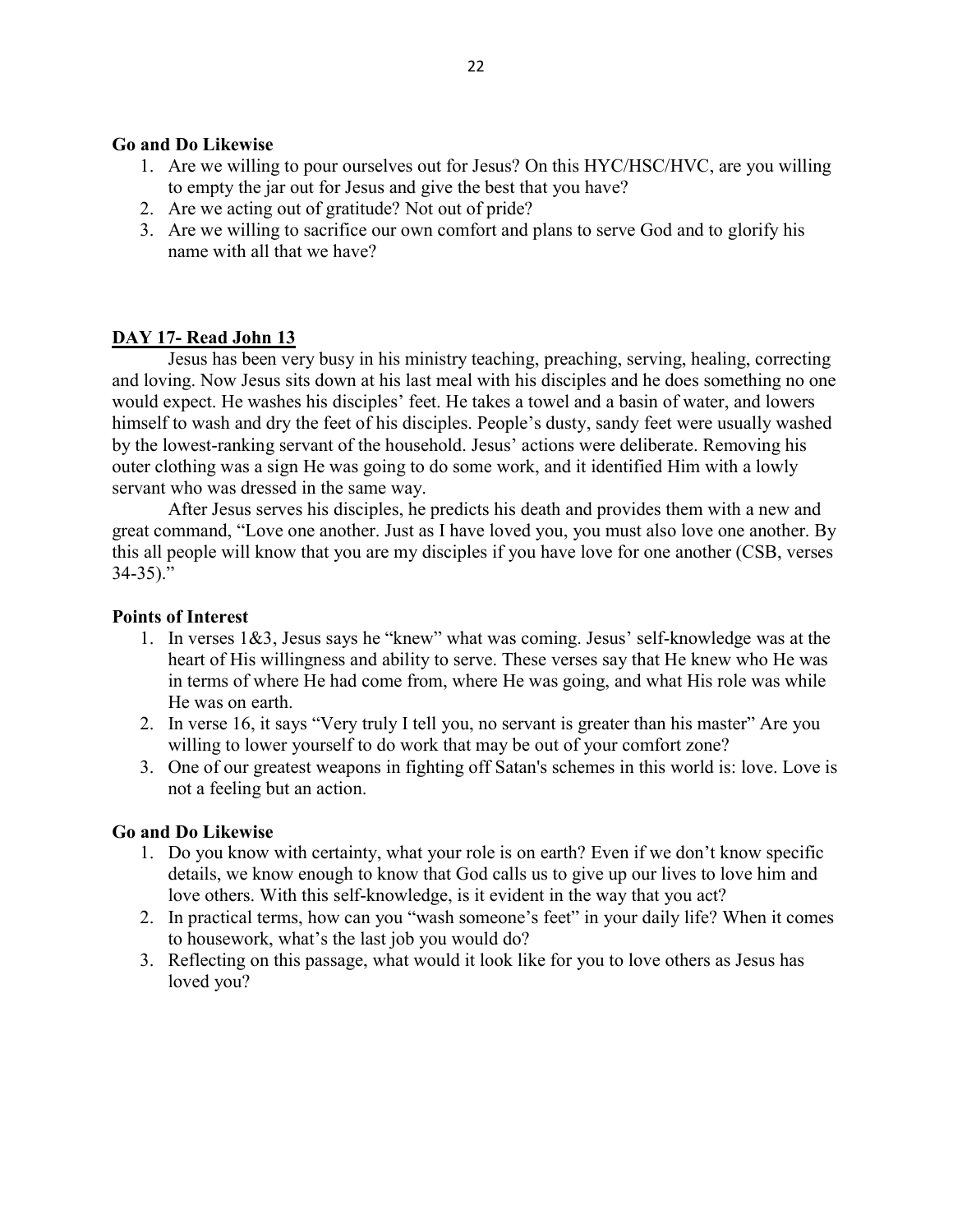#### DAY 18- Read John 14:1-14

As Jesus and His disciples finish their evening meal where Jesus not only washed their feet, but also informed them that "[He] will be with [them] only a little while longer", Jesus comforts His disciples. The next four chapters give us insight into Jesus and His disciples' "family time". I like to think of "family time" as a time of regrouping among an actual family or a group of friends, comrades, etc. Family time is necessary to make sure everyone is on the same page, unified, and of one spirit and mind. Jesus uses this "family time" -- really the last extended time He had to be with His disciples and followers before He went to the Cross -- to give them words of encouragement, comfort, vision and inspiration. In chapter 17, He finishes this precious time with His disciples by lifting up His voice in prayer to God (which we will talk about in a few days).

In these verses in the first half of John 14, Jesus immediately jumps into profound statements about Himself, the Father, and Heaven.

#### Points of Interest

- 1. V. 2: "In my Father's house are many rooms; if it were not so, I would have told you. I am going there to prepare a place for you."
	- a. What incredible promises from Jesus! The way to eternal life is secure, as secure as our trust in Jesus. He has prepared the way for us, leading to a house with many rooms because He wants all of God's children to be with Him (1 Peter 3:9). We just have to be willing to believe and trust Him.
- 2. V. 6-7: "Jesus answered, 'I am the way and the truth and the life. No one comes to the Father except through me. If you really knew me, you would know my Father as well. From now on, you do know him and have seen him.'"
	- a. Jesus says this in response to Thomas' question in v. 5 about how can they know the way when they don't even know where Jesus is going. That's a pretty valid question in my opinion! But look at how Jesus responds-- as His disciples ask for direction, He points them back to Him. JESUS is our guidance and direction. And as He goes onto say, JESUS is how we know God. He is the visible, tangible image of the invisible God. He is the only living way to the Father. By knowing Jesus, we inherently get to know the Creator of the universe. How insane is that!?
	- b. Jesus is the WAY-- the path to the Father; the TRUTH-- the reality of all God's promises; and the LIFE-- He joins His divine life to ours, both now and eternally
- 3. V. 12: "I tell you the truth, anyone who has faith in me will do what I have been doing. He will do even greater things than these, because I am going to the Father."
	- a. WOW. Just WOW. Did you know that Jesus, the Son of God, the man who walked on water, made the lame talk, and raised the dead to life, said that we (His disciples) will do even greater things than these?! That's not to say we will do more amazing miracles, but that working in the power of the Holy Spirit (which He tells us more about in these upcoming chapters), we will evangelize the entire world! But we've GOT to have FAITH IN HIM!

#### Go and Do Likewise

1. Do you really believe Jesus is preparing a place for you in Heaven? He wants you with Him for all of eternity! And He wants His other children there too! Share these scriptures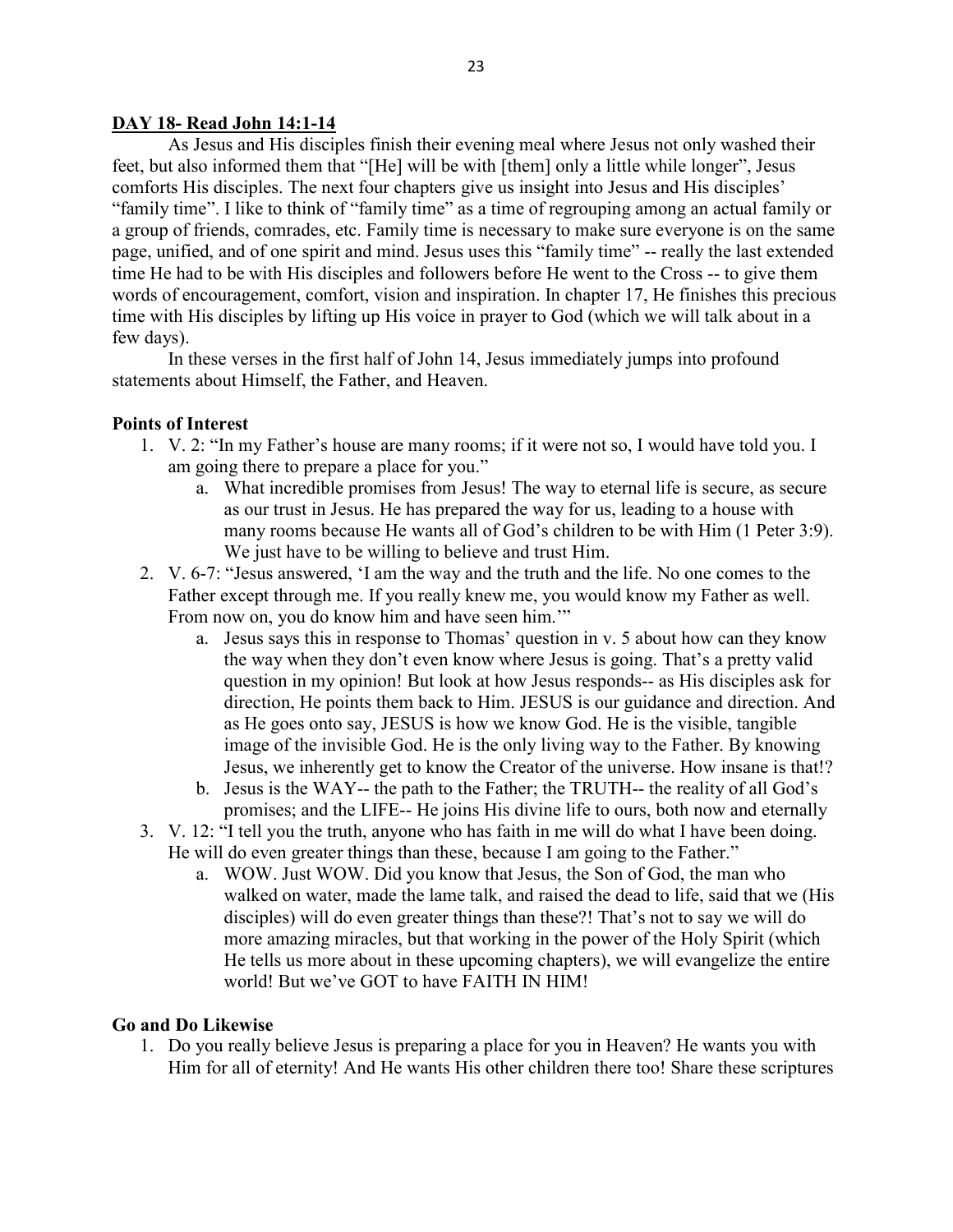with someone today and have a conversation about Heaven. Ask them if they also believe Jesus is preparing a place for them!

- 2. Have you come to the Father through Jesus? He is the only way to know God. How do you see Jesus as the way, the truth, and the life in your own life and relationship with God?
- 3. It is only by faith that we will do what Jesus did-- how important does that then make our faith? Where is your faith right now? Do you have a weak faith, or a strong faith? How can you grow in your faith to believe and then do "even greater things than these"?

# DAY 19- Read John 14:15-31

This second half of John 14 is a continuation of what Jesus was saying in the first half of the chapter. In fact, although there are headings that break up the chapters to give us clarity of the main idea of a passage, we must remember that these headings are man-made and with that, try to understand the flow of what is going on. This is a single conversation Jesus is having with His disciples.

# Points of Interest

There are numerous points to highlight in this part of Jesus' words, but today we're going to focus on just one of them that continues to come up--

- 1. Obedience is Jesus' love language. Most people know the five love languages-- acts of service, gifts, physical touch, words of affirmation, and quality time. Well in 1 John 5:3, it says that, "This is love for God: to obey his commands." And here in John 14, we learn that obedience is both Jesus' and God's love language.
	- a. "If you love me, you will obey what I command." v. 15
	- b. "Whoever has my commands and obeys them, he is the one who loves me. He who loves me will be loved by my Father, and I too will love him and show myself to him." v. 21
	- c. "If anyone loves me, he will obey my teaching. My father will love him, and we will come to him and make our home with him." v. 23
	- d. "He who does not love me will not obey my teaching." v. 24

When we obey Jesus, that is how He knows we love Him. That is how He feels our love is through our obedience to Him. And Jesus expresses love through obedience too-- "...but the world must learn that I love the Father and that I do exactly what my Father has commanded me." (v. 31) As in everything, Jesus first shows us an example of how to love God-- obey Him!

# Go and Do Likewise

1. How do you express your love for God to Him? Is it through obedience? Love is more than nice words; it is commitment and actions. If you love Christ, then prove it by obeying what He says in His Word. How will you love/obey God today?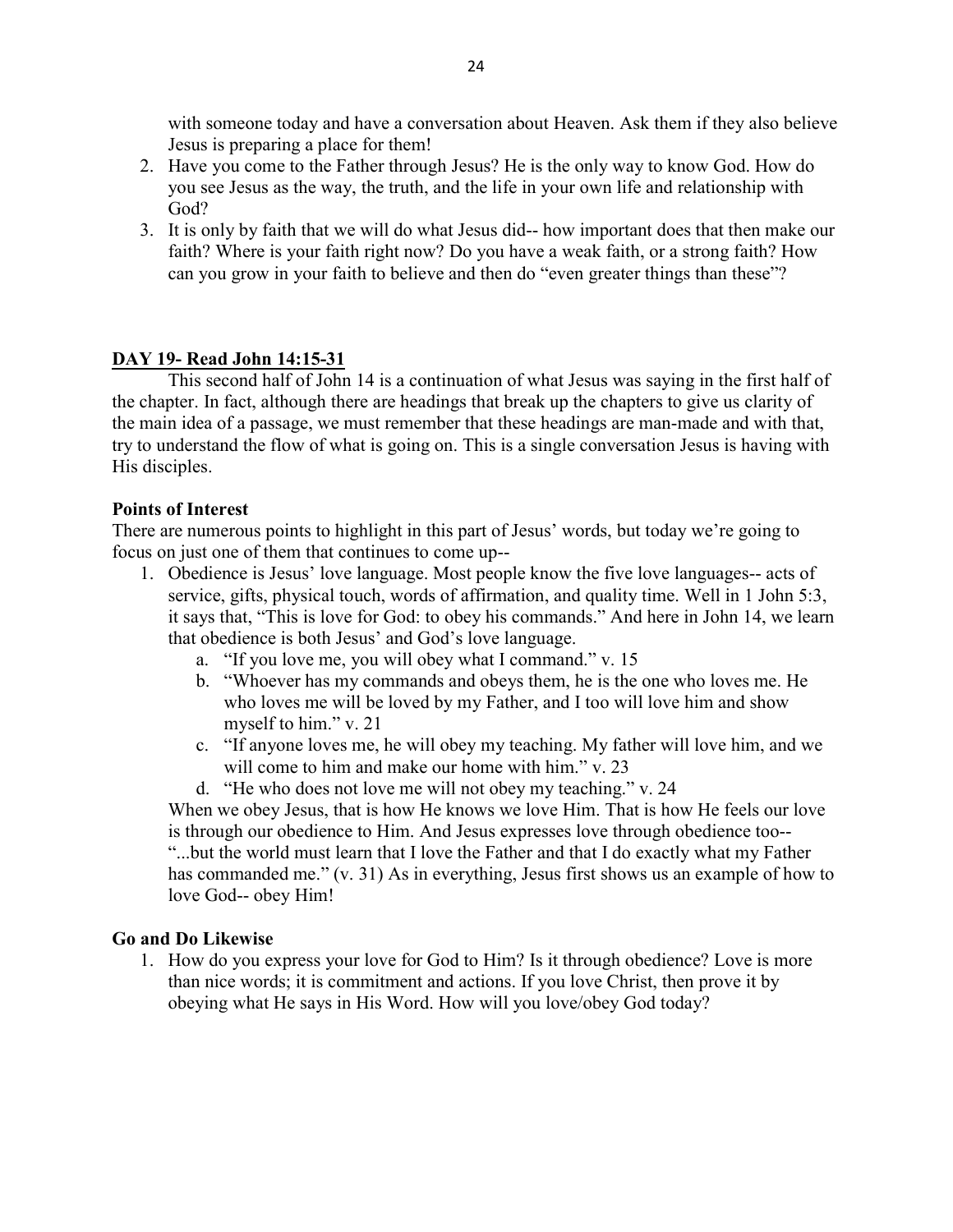# DAY 20- Read John 15:1-17

In the last verse of John 14, Jesus says, "Come now; let us leave", which suggests that these next chapters (15-17) may have been spoken en route to the Garden of Gethsemane. Another view is that Jesus was asking the disciples to get ready to leave the upper room where they ate the Last Supper, but they did not actually go until 18:1.

 This next passage of scripture, where Jesus uses an analogy of the vine and the branches, is one of my absolute favorite chapters in the entire Bible. Let's dig into it!

# Points of Interest

- 1. V. 1-5: Jesus is the vine; God is the gardener who cares for the branches; and we, as followers of Christ, are the branches. There are two types of branches for which He uses two different kinds of pruning: 1) the unfruitful branches which are cut off from the vine, which represents unproductive followers of Christ who turn back from God and must be cut off from the vine because they are as good as dead and can infect the rest of the tree; 2) the fruitful branches which are pruned to be even more fruitful, which represents faithful followers of Christ who are "pruned", or discipled, to promote growth, and strengthen character and faith. "Fruit" is not only limited to conversions and helping others become disciples, but can also be answered prayer, joy, and love, as mentioned in verses 7, 11, and 12 of this chapter (also see Galatians 5:22-24). Just as an actual tree branch cannot survive without direct connection to the vine, we as followers of Jesus cannot bear fruit, survive, or really do anything without direct connection to Jesus.
- 2. V. 9-11: We once again see the importance of obeying Jesus' commands: it not only shows Jesus that we love Him, but obeying His commands also keeps us in His love. Jesus has just given us the secret to having complete joy-- remaining in Christ's love by obeying Him! Joy comes from a consistent relationship with Jesus Christ. True joy, complete joy, transcends all the lows and valleys of life, because it comes from living daily with Jesus.

# Go and Do Likewise

- 1. Are you receiving the nourishment and life offered by Christ, the vine? What "pruning" is God doing in your life right now? How are you reacting to it?
- 2. Jesus has chosen and appointed YOU to go and bear fruit (v. 16) -- how do you feel about that? What fruit in your life are you bearing for Christ? Are you bearing any fruit? Even as you prepare to go onto HYC, remember that in both your daily life and on HYC, you will not be able to produce any fruit apart from Christ.
- 3. Is your joy complete? What does that look like, or what do you think it would look like for your joy to be complete? Think personally in your own life.

# DAY 21- Read John 15:18 - 16:4

Just as Jesus has spent the last little while teaching His disciples about the Way, promising the Holy Spirit, comforting them, and teaching them to remain in Him, He now warns them of the hatred of the world.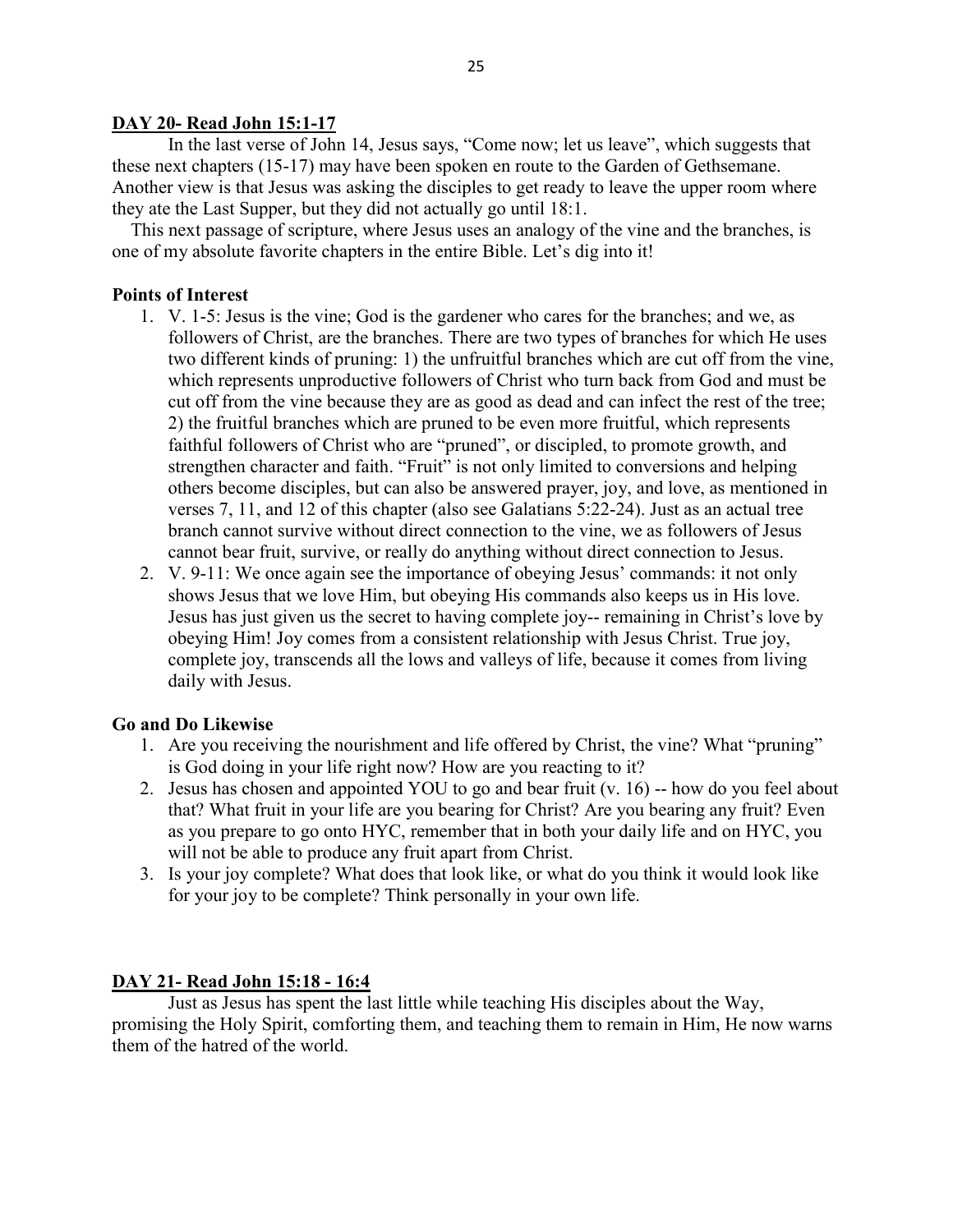# Points of Interest

- 1. V. 1-2: "If the world hates you, keep in mind that it hated me first. If you belonged to the world, it would love you as its own. As it is, you do not belong to the world, but I have chosen you out of the world. That is why the world hates you."
	- a. The world hates us as followers of Jesus because it first hated Him. You can take comfort in that fact that there is truly nothing we endure that Jesus Himself did not go through as well. You have been chosen out of the world to live for Him. And with all the hatred we get from the world, we need love and support from each other all the more-- that is why He commands us to love each other in v. 12 and 17. Don't let small issues get in the way of loving other disciples.
- 2. V. 26: "When the Counselor comes, whom I will send to you from the Father, the Spirit of truth who goes out from the Father, he will testify about me."
	- a. Even though this world is so full of evil and hatred, Jesus once again comforts us and gives us hope. He has given us the Holy Spirit to strengthen us as we endure the unreasonable hatred and evil in our world and the hostility many have toward Jesus and Christians. What else do you learn about the Holy Spirit in this verse? He is a Counselor/Advocate and the Spirit of truth. The Spirit ministers to both the heart and the head, by encouraging, helping and strengthening us, as well as teaching, illuminating, and reminding us of Christ and His Word.
- 3. 16v.2 -- An example of this is actually Saul (who later became Paul), who under the authority of the high priest, went throughout the land persecuting and killing Christians, convinced that He was doing the right thing (Acts 9:1-2, 26:9-11).

#### Go and Do Likewise

- 1. Do you ever feel out of place in this world? Remember that you are not alone. Just as Jesus did not belong to this world, neither do you as His follower. How can you stand out in this world for Jesus today? How will you show that you belong to Christ?
- 2. How do you see the Holy of Spirit? Do you see His work in your life as more of a Counselor/Advocate to you, or the Spirit of truth? He should be and is both.

# DAY 22- Read John 16:5-16

These next few verses give us more insight into who the Holy Spirit is and the work that He has come to do.

- 1. V. 7: "But I tell you the truth: It is for your good that I am going away. Unless I go away, the Counselor will not come to you; but if I go, I will send him to you."
	- a. This is quite a profound statement that I had a hard time believing the first time I read it. But think about it: unless Jesus did what He came to do, there would be no gospel. If He did not die, He could not remove our sins, he could not rise again, or defeat death. Only once He returned to the Father would the Holy Spirit come. Christ's presence on earth was limited to one place at a time, but through the Holy Spirit, He could be present to the whole world. Believe it or not initially, it was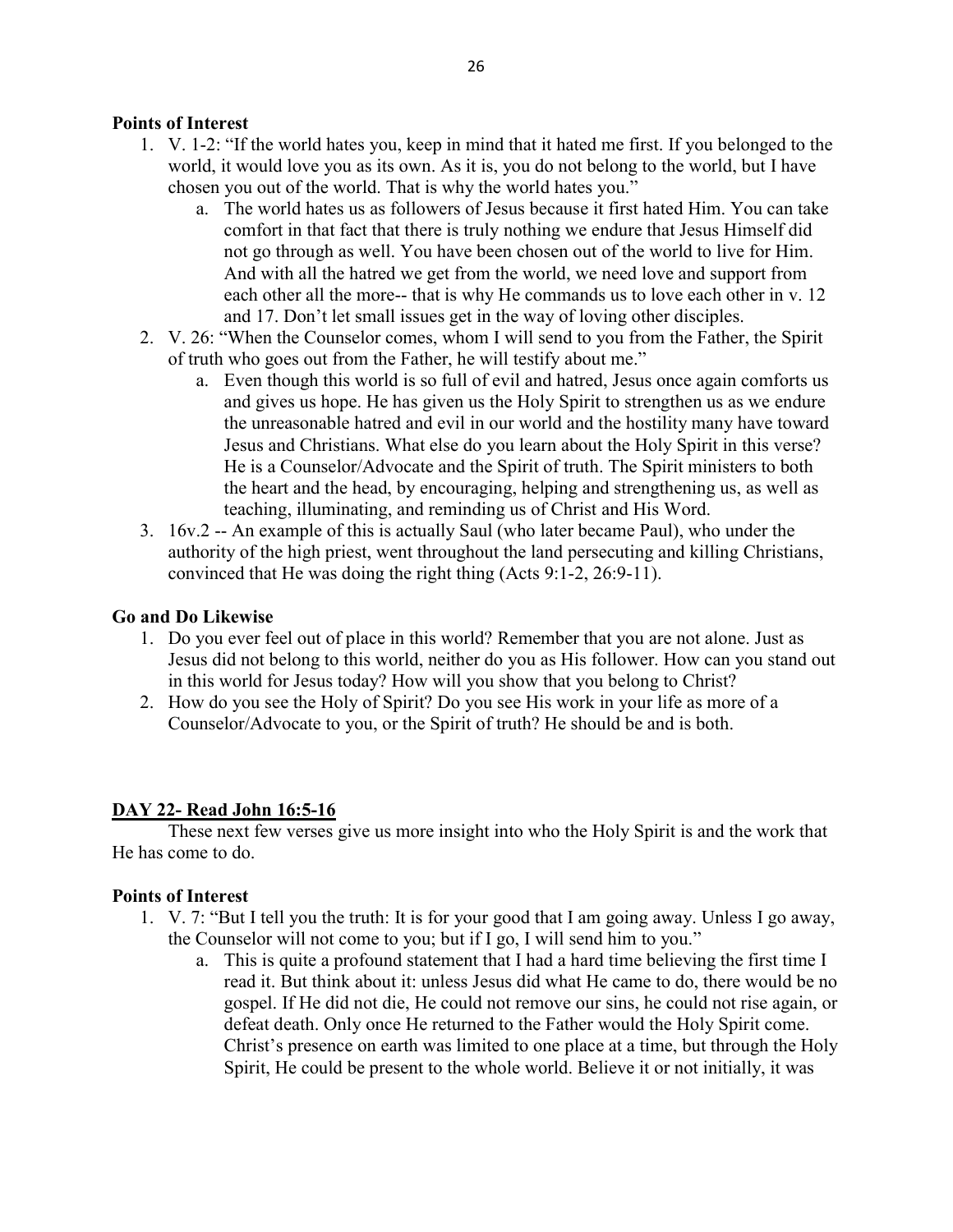for our good that Jesus went away so that we could receive the presence of Jesus, the Holy Spirit, to strengthen and be with us at all times.

- 2. V. 8-11: There are three important tasks of the Holy Spirit:
	- a. Convicting the world of its sin and calling it to repentance
	- b. Revealing the standard of God's righteousness to anyone who believes (since Christ would no longer be physically present on earth)
	- c. Demonstrating Christ's judgment over Satan
- 3. V. 13: "But when he, the Spirit of truth, comes, he will guide you into all truth. He will not speak on his own; he will speak only what he hears, and he will tell you what is yet to come."
	- a. Jesus said the Holy Spirit would "tell [them] what is yet to come." The disciples didn't fully understand these promises until the Holy Spirit came after Jesus' death and resurrection. Then the Holy Spirit revealed truths to the disciples that they wrote down in the books that now make up the New Testament, as discussed in 2 Peter 1:20-21.
- 4. V. 16: Here Jesus is referring to His impending death (now only a few hours away), and His resurrection three days later.

# Go and Do Likewise

- 1. Do you know if you have received the Holy Spirit yet? If you are a disciple of Jesus Christ, then according to Acts 2:38, you have! Do you feel His presence in your life? How so?
- 2. How does the Holy Spirit do those important tasks listed in v. 8-11 in your life?
- 3. Write down all the qualities of the Holy Spirit that you have learned from this passage and previous passages we've read. Feel free to also look up more scriptures in the Bible about the Holy Spirit to learn more about Him!

# DAY 23- Read John 16:17-33

Before Jesus starts praying in chapter 17, we see the disciples ask him a few more questions and see how Jesus responds to them. Jesus doesn't stop explaining and teaching these things until His disciples understand that He knows all things and they express their belief in Him (v. 30).

- 1. V. 22-27: Jesus is talking about a new relationship with God that every believer gets to experience after Jesus dies and is resurrected. Before Jesus, people could only approach God through a priest, by sacrificing offerings to become righteous and holy before God. After Jesus' resurrection, any believer can now approach God directly, talking with God personally. We are able to approach God not because of our own merit and righteousness, but because Jesus, our great high priest, has made us acceptable to God. (Hebrews 10:19- 23)
- 2. V. 32: "A time is coming and in fact has come when you will be scattered, each to your own home. You will leave me all alone. Yet I am not alone, for my Father is with me."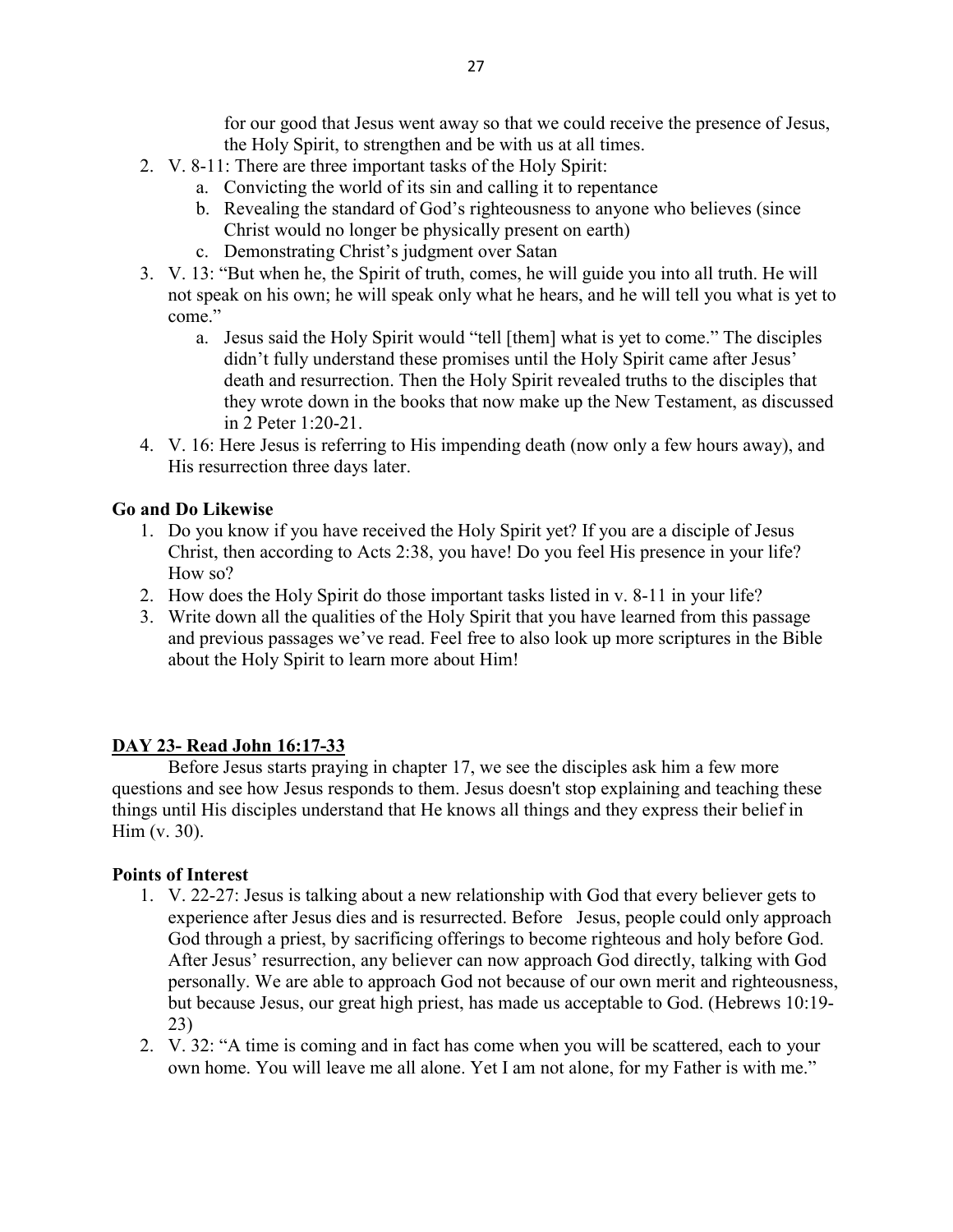- a. In Mark 14:50, we know that the disciples all scattered after Jesus was arrested. Jesus accepted their statement of faith in v. 30 even though he knew their weakness. He knew they would have to grow into people whose words and lives matched even to the point of death. Jesus takes us through that same process.
- 3. V. 33: "I have told you these things, so that in me you may have peace. In this world you will have trouble. But take heart! I have overcome the world."
	- a. In this concluding thought, Jesus sums up everything he had told them that night, tying together themes from 14:27-29, 16:1-4, and 16:9-11. He tells His disciples to take courage, in spite of the inevitable struggles they would face, because they would not be alone. The same goes for us. He does not abandon us to our struggles, but has given us His Holy Spirit and His Word. If we remember that the ultimate victory has already been won, we can claim the peace of Christ in any hardship we face.

#### Go and Do Likewise

- 1. Do you understand what a gift it is to be able to directly approach God? This is something our brothers and sisters in OT times could not have even imagined, and too often we take this gift for granted. Spend some time today praising and thanking God for Jesus and the gift He gave us to approach the throne of God through His death and resurrection.
- 2. Do your words and your life match? How well are you living out what you say you believe about Jesus?
- 3. Today, as in everyday, you have been given the victory through Christ. Live today as a victor! What will that look like for you to live today knowing you have already won the greatest battle of all time?

# DAY 24- Read John 17:1-19

Here begins our look into Jesus' prayer to God before going to the Cross. As Jesus says in v. 1, "the hour has come": Jesus has spent about 33 years on earth with a mission and purpose to bring eternal life to all mankind (v.2-3), and the time has arrived for Him to bring this mission to fulfillment. No more waiting. Let's see what He is feeling and thinking in this critical hour, as He lifts up His prayer to God with His disciples.

- 1. V. 5: "And now, Father, glorify me in your presence with the glory I had with you before the world began."
	- a. Before coming to earth, Jesus was one with God. Here we see Jesus asking God to restore Him to His original place of honor and authority. Think about what that must have been like for Jesus to leave His place of glory next to the Father (which He had since "before the world began") to come to our measly earth-- and not even in a time of running water, technology, and some of the luxuries we have today. Just coming to earth was a sacrifice for the Son of God. Don't take that lightly.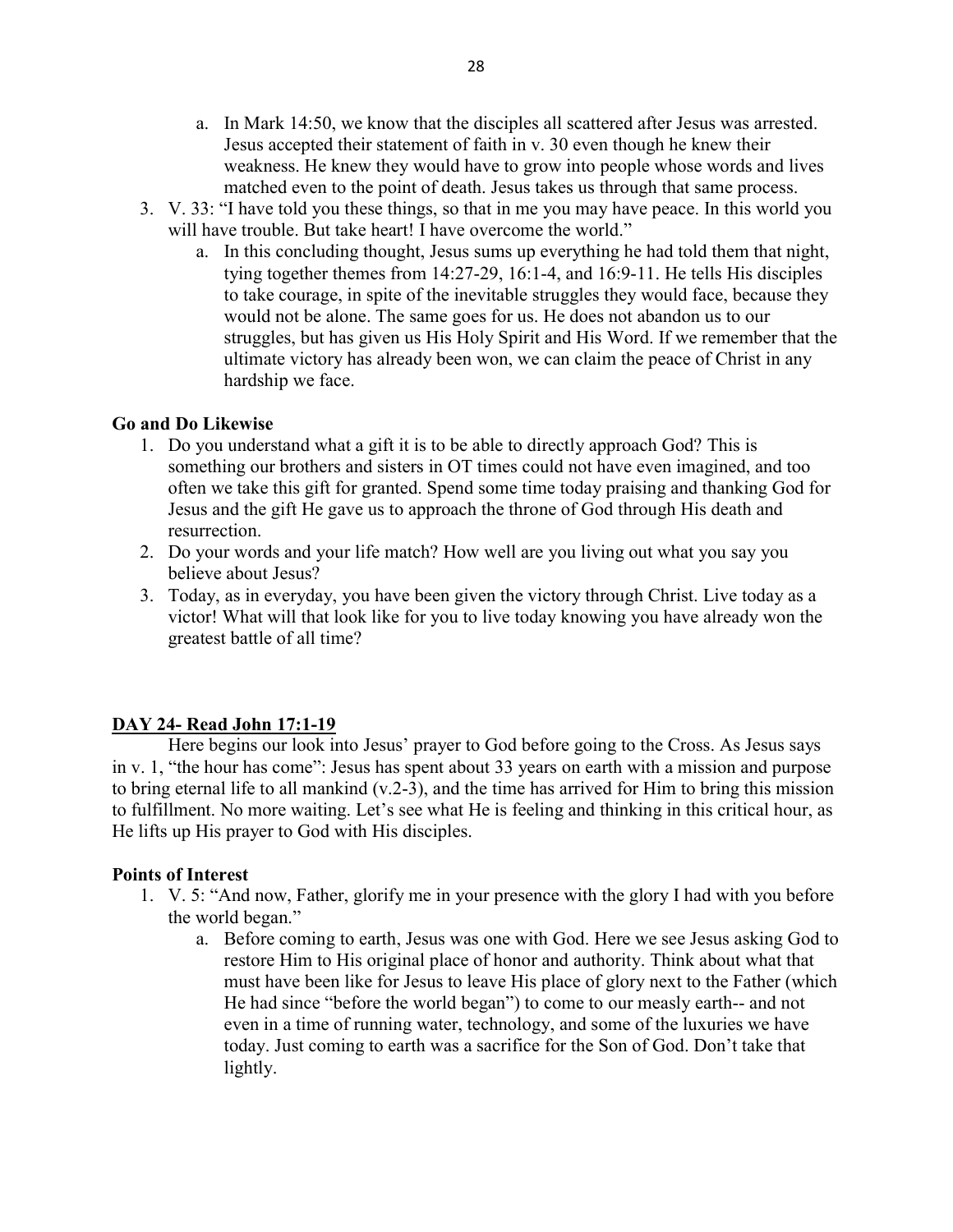- 2. V. 10: "All I have is yours, and all you have is mine. And glory has come to me through them."
	- a. God's glory is the revelation of His character and presence. So what did Jesus mean when He said "glory has come to me through them"? The lives of disciples of Jesus reveal His character, and He is present to the world through them. Through us, His disciples, He is glorified.
- 3. V. 15-19: Jesus never asked God to take disciples out of the world. (Which wouldn't we all have loved for Him to pray for that, for us to immediately go to Heaven as disciples? I would've!) Instead, Jesus prays for our protection from Satan and to use us *in* this world. The battle against Satan is real; Jesus knew that. So He prayed for our protection, and that we would be sanctified (set apart for sacred use, cleansed, made holy) by the truth, which is His Word. Jesus first sanctified Himself by His death and resurrection so that we could also be sanctified. Over and over again, we see Jesus' unfailing love for us and that He never asks us to do something that He did not first do Himself.

# Go and Do Likewise

- 1. Does your life reveal Jesus' glory-- His character and presence? How can you bring Jesus more glory with your life?
- 2. Are you being sanctified-- set apart, cleansed, made holy -- by the truth? By the Bible? Daily application of God's Word has a purifying effect on our minds and hearts.
- 3. We have been sent by Jesus into the world (v.18) -- do you see yourself as sent? Today, pray to see yourself as sent, as a messenger of Christ. How will this change your day? How can this perspective change your life?

# DAY 25- Read John 17:20-26

What a gift it is to have this prayer of Jesus' recorded, as in many ways we can think of it as some of Jesus' final words, thoughts, and emotions before His death on the Cross. And look at how He spends this time! Compare the length of Jesus' prayer for Himself to His prayer for His disciples and future believers. He spends the majority of this time praying for others! Once again, we get a look into the selfless, unconditional love Jesus has for His followers, even for all of us who were not born yet!

- 1. V. 20-23: Jesus' great desire for His disciples was that they would become one. He wanted them unified as a powerful witness to the reality of God's love. He prayed for our unity based on our unity with Him and the Father. As disciples, we can only know unity among ourselves if we are living in union with God. Think of it using the vine and branch analogy Jesus speaks of in chapter 15-- each branch living in union with the vine is united with all other branches doing the same.
- 2. V. 24: "Father, I want those you have given me to be with me where I am, and to see my glory, the glory you have given me because you loved me before the creation of the world."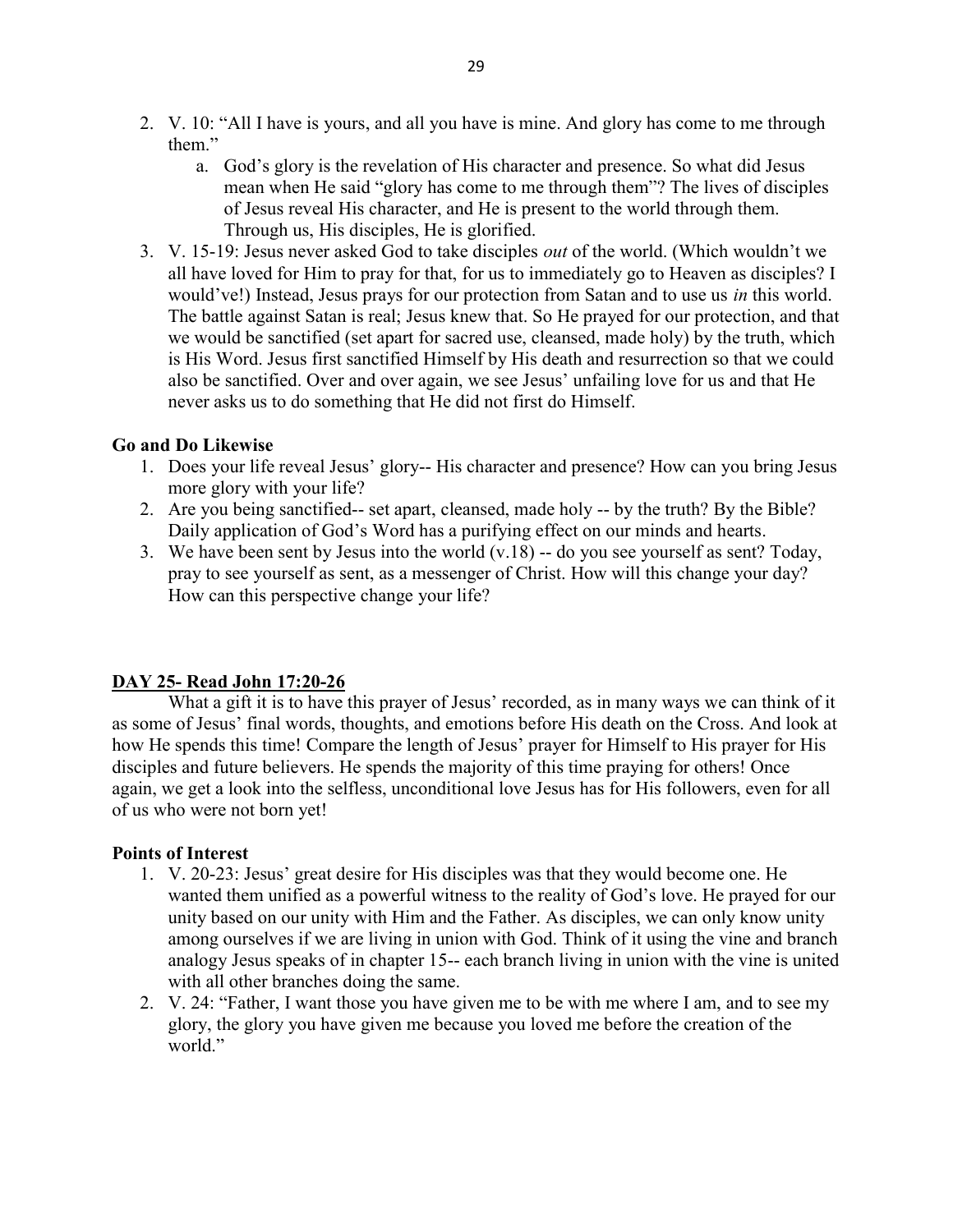a. Jesus desperately wants YOU to be with Him in Heaven. Remember that He has chosen YOU out of this world to be with Him. He wants YOU to know and see His glory. YOU are precious to Him!

#### Go and Do Likewise

- 1. Are you helping to unify the body of Christ, the church? Be honest with yourself. Make a list of and start/continue in doing things to unify the church (i.e. pray for other Christians, avoid gossip, encourage others, work together in humility, give your time and money, exalt Christ, refuse to be carried away by divisive matters).
- 2. Do you realize and *believe* that Jesus wants YOU to be with Him for all of eternity? How does that make you feel? Does that change how you see Him?

# DAY 26- Read John 18:1-40

After praying, Jesus leaves with the disciples. They cross over the Kidron Valley by the Temple and go to an olive grove outside the city. Judas Iscariot knows where Jesus and the disciples will be, and leads some soldiers and officials from the High Priest to the olive grove. Jesus meets them head on, which surprises the soldiers and officials. Jesus gives himself up to the soldiers, and tries to ensure the disciples will go free. Peter draws a sword and cuts off the ear of one of the High Priest's servants. Jesus disapproves of this action.

Jesus is bound and taken to Annas, father-in-law of Caiaphas, the High Priest appointed by Rome to help maintain order in Judea (the southern province of Palestine). There Jesus is questioned about his teachings. He replies that he taught in public so there is no secret to what he said.

While Jesus is questioned by the High Priest, Peter is outside warming himself by a fire. A servant girl asks if he is a disciple of Jesus. Peter denies it. Another person also asks if Peter is one of Jesus' disciples. Peter denies it. Another man (related to the servant who lost his ear to Peter's sword) is convinced he saw Peter in the olive grove when Jesus was arrested. Peter denies it. A rooster then begins to crow, confirming Jesus' prediction about Peter's denial.

Jesus is then taken to Pontius Pilate, the Roman prefect in charge of Judea. The High Priest and the Jewish leaders cannot condemn Jesus to death, but the Romans can. Pilate asks if Jesus is claiming to be King of the Jews. Jesus replies that he is a King, but not of this world. The purpose of Jesus' Kingship is Truth. Pilate does not agree with Jesus, but he doesn't think he should be executed. He proposes to the Jewish leaders that he releases Jesus as part of a Passover custom. Passover was a celebration of when Israel was freed from Egypt. The Jewish leaders are not happy with this idea. They want Pilate to release Barabbas, leader of an armed rebellion, instead.

- 1. In verse 4, Jesus meets the approaching soldiers and officials head on. In the process, he also tries to ensure the freedom of his followers.
- 2. In verses 10 and 26-27 we see two sides to Peter. He was willing to be associated with Jesus when it was an exciting moment and there was a big crowd that could back him up. However, Peter did not want to be associated with Jesus when he was on his own in a quieter moment.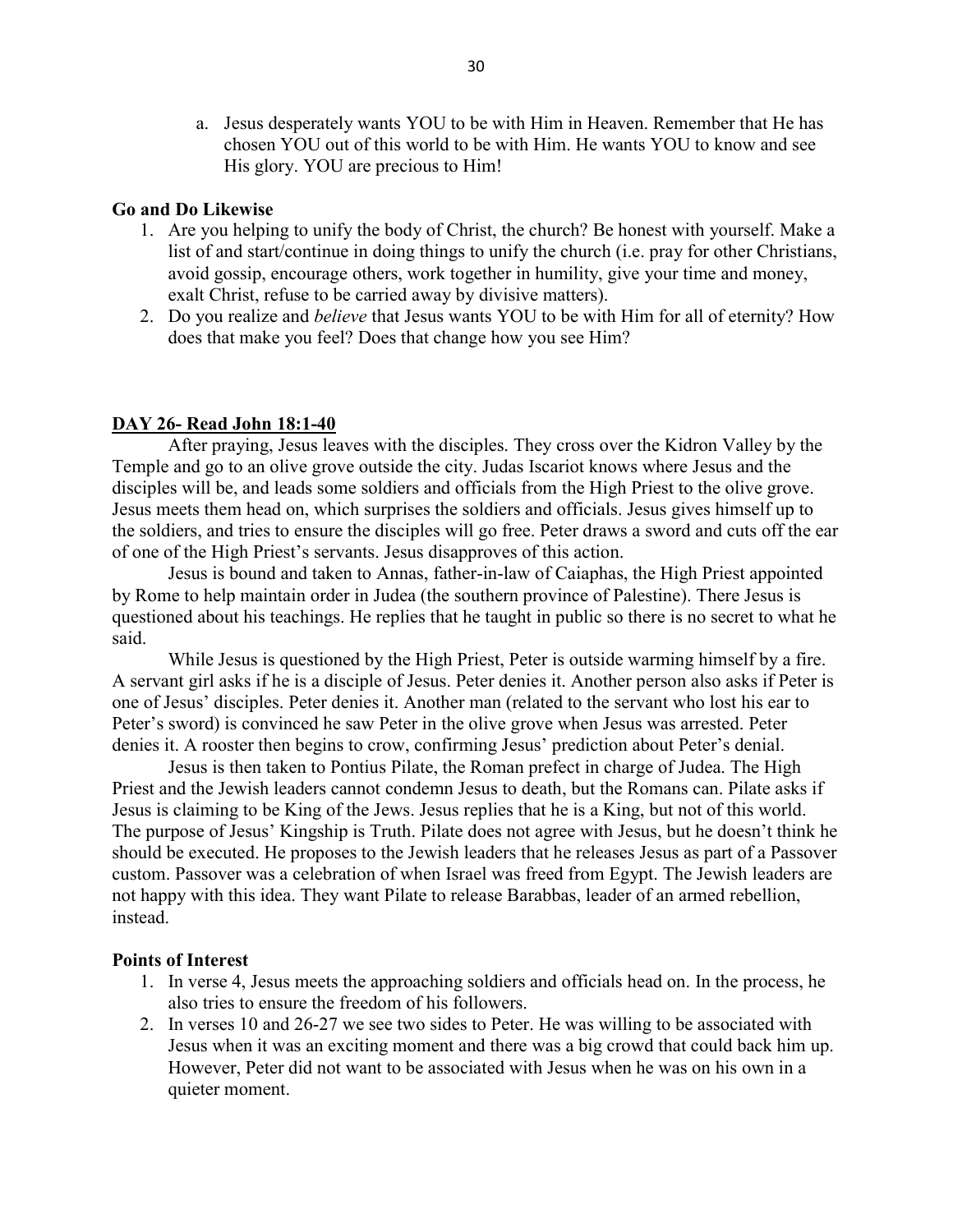3. In verses 36-38, Jesus makes it clear that the citizens of his Kingdom play by a different set of rules. They don't fight like the world fights, and they listen to the Truth, they listen to Jesus. Pilate, despite literally staring Truth in the face (John 14:6) doesn't recognize it.

#### Go and DO Likewise

- 1. On HYC/HSC/HVC and back home, how can you meet troubles head on? Are you one who shrinks away when things get tough, or do you stand up for others and confront challenges? There's no question about bad things happening, the question is how you can be a leader in those situations.
- 2. On HYC/HSC/HVC it can be easy to be associated with Jesus because you're surrounded by plenty of other people who think that way. Plus, it's pretty exciting! How can you reflect that same commitment to Jesus in the quieter moments back home?
- 3. On HYC/HSC/HVC and back home, how can you really be a citizen of a Kingdom that is not of this world? Does it show in your words? Your actions? How you interact with others in your school, work, family etc.? Are you listening to Truth? There are plenty of situations when you might be serving on your trip or back home when Jesus doesn't seem too evident. Try and find Jesus in those most difficult places, people and situations.

#### DAY 27- Read John 19:1-42

Because Pilate does not think Jesus has done anything deserving a death sentence, he has him flogged. Although the Jewish people had regulations on how many times a person could be whipped, the Romans did not. The Roman soldiers also make Jesus a crown of thorns and a purple robe, mocking him and slapping him in the face for being the so called "King of the Jews". The Jewish leaders still want to see Jesus crucified though. Pilate tries to reason with them, but the crowd is convinced Jesus has spoken blasphemy by claiming to be the Son of God. This blasphemy carries with it a death sentence. Eventually Pilate hands Jesus over to be crucified.

The Roman soldiers then take Jesus outside Jerusalem to a place called Golgotha (which means place of the Skull). Two other people are crucified along with Jesus. Pilate, despite the protests from the Jewish leaders, insists on placing a sign reading "Jesus of Nazareth, King of the Jews" on Jesus' cross. Jesus is stripped naked while the soldiers gamble over his clothes. Meanwhile, Jesus' mother Mary, as well as two other women and John the apostle are present as Jesus dies. Jesus makes sure that his mother will be cared for by John in his absence. Women had next to no job opportunities at the time, and social security nets were also non-existent. Without a man to care for her, Jesus' mother would have become very desperate. As death approaches, Jesus requests a drink and then proclaims "It is finished". He dies.

According to the Jewish Law in Deuteronomy 21:23, the bodies of criminals cannot be left hanging after sunset. It is also the day of Preparation before a special Sabbath day of rest. Therefore, the soldiers pierce Jesus' side to make sure he's dead, and break the legs of the other two people crucified to speed up their death. With the permission of Pilate, Joseph of Arimathea and Nicodemus (both secret disciples of Jesus because they feared the Jewish leaders) take Jesus' body and prepare according to Jewish customs prior to placing the body in a tomb outside of Jerusalem.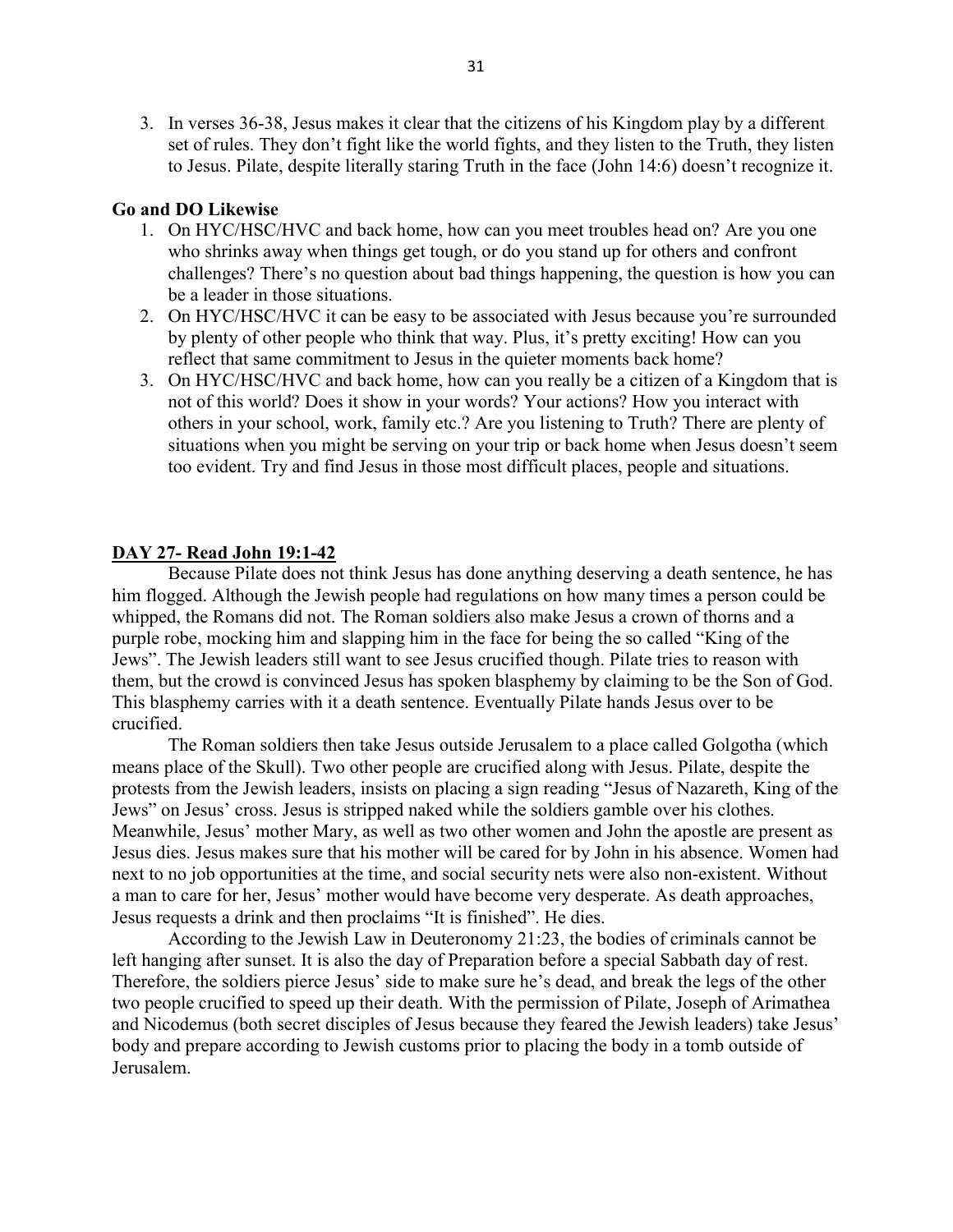# Points of Interest

- 1. In verse 14, the day Jesus died is the day of Preparation. This was the day during the Spring Passover feast that the lambs were slaughtered for the feast. Passover was all about when God sent the plague of death on the firstborns of Egypt, but the houses of Israel were spared because they took the blood of lambs and spread it on their doorposts. Following this event, Israel was able to be free of slavery in Egypt. It's no coincidence that Jesus, the lamb whose blood spares us from death, and leads us out of freedom from sin is also killed on that day.
- 2. In verses 26-27, Jesus ensures his mother will be taken care of when he's gone. Even in the midst of agonizing death, Jesus was looking to the needs of others. He understood how to delegate and that meeting the needs of his own family was important.
- 3. In verse 34, when a soldier pierces Jesus' side with a spear, blood and water flow out. This confirms Jesus has died from being unable to properly breath on the cross, but it also symbolizes something more. Blood, according to Leviticus 17:11 is a symbol of life and having a right relationship with God. Water, is an almost universal symbol of cleansing. Jesus' death leads to life, a right relationship with God, and cleansing from the mess we've made.
- 4. In verses 38-42, Joseph of Arimathea and Nicodemus go out of their way to serve Jesus and take care of his body. However, both are described as secret disciples, very much controlled by fear. In spite of this they are still able to do a great thing.

#### Go and Do Likewise

- 1. On HYC/HSC/HVC and back home, don't lose sight of Jesus' death. It's the ultimate expression of love from a God who wants to clean up the messes we get ourselves into, have a right relationship with us, and give us true freedom! Jesus' death should be what motivates us to serve as he did. We have been freed to give others freedom, we have been comforted to give others comfort. Who, and in what ways, can you comfort someone today? What are some long term, regular ways you can show the same kind of love God showed to those in your neighborhood, in your ministry and around the world?
- 2. Often we can confine service to something we do on an HYC/HSC/HVC or during a special event back home. Service is more than that, it's an attitude and a lifestyle. How have you been doing at serving you room-mates or family members? If we don't have a heart to wash dishes or take out the trash for those we live with, we don't have a heart that can sustain service for those who are desperately in need.
- 3. Although Joseph of Arimathea and Nicodemus were often more controlled by fear than faith when it came to being a follower of Jesus, they still served their master. Service is not an additional, higher level disciple thing. Even these scared disciples realized that service is a bare minimum thing when it comes to following Jesus. How is your faith? Similarly, how is your service?

#### DAY 28- Read John 20:1-18

Its Sunday, and Mary Magdalene goes to Jesus' tomb (possibly to finish the rushed burial ceremonies). Upon arriving, she realizes the stone covering the entrance is moved and the tomb is open. She goes back to Peter and John in the city of Jerusalem and tells them what she has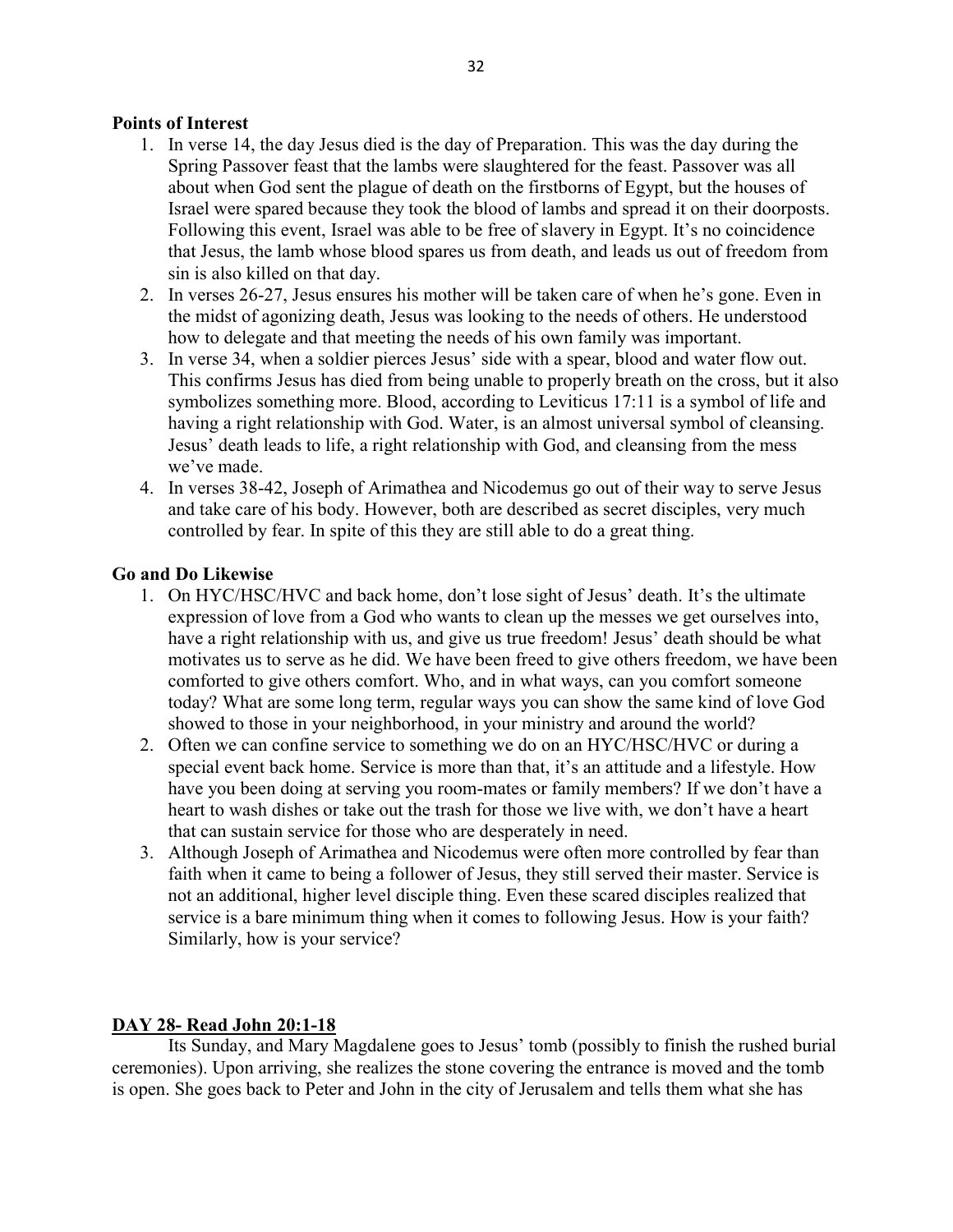seen. The two men go running to the tomb. There they find the burial cloths but no body. The burial cloths are laid in such a way that they have not been disturbed. Jesus' body has somehow passed through the cloths rather than the body being stolen.

Peter and John leave the area by the tomb, but Mary remains there crying. When she looks in the tomb, there are two angels. They ask her why she is crying. She replies that the reason is because she does not know where Jesus' body has been taken. She turns around to see a man she thinks is the gardener. This man also asks why she is crying. Since she thinks he is the gardener, and therefore responsible for the grounds around the tombs, she asks him where she can find Jesus' body. When the man says her name, she realizes it is Jesus, her teacher and Lord. Jesus instructs her to find the other disciples and tell them that he is going to be returning to God. Mary then goes back to the other disciples to tell them about all she saw and heard.

#### Points of Interest

- 1. In verse 4, Peter and john are running to the tomb after Mary tells them it's empty. They didn't walk, they didn't delay, they RAN. News about their Lord took priority and demanded immediate action.
- 2. In verse 9, it says that Pater and John had not yet realized that Jesus *had* to rise from the dead. There was no better plan. This was God's best and only plan from the start.
- 3. In verse 16, Mary only recognizes Jesus when he says her name. She was obviously very close to him, since the thought of losing his dead body moved her to tears. Despite being so familiar with him, she did not immediately recognize him. Recognition only came when he personally spoke her name.
- 4. In verse 17, Jesus gives Mary a mission. She has to spread the good news about Jesus to the disciples. Her job is to be a sort of apostle to the apostles, a messenger to the messengers.

#### Go and Do Likewise

- 1. You may not have to literally run for the Gospel, but there are plenty of ways on HYC/HSC/HVC and back home that the news about Jesus (and the service he calls us to) demands action. HYC/HSC/HVC and service back home require energy. What ways is Jesus calling you to action and service today? Are you prepared to respond?
- 2. In the same way that Jesus rising from the dead was part of God's best and only plan, you are part of God's best and only plan to spread the news about Jesus and meet the needs of the poor. There is no backup plan or superior plan. The responsibility is yours, along with all who follow Jesus. Regardless of how much we trust ourselves with such an important task, God trusts us. Does this motivate you to grow in your evangelism and service on HYC/HSC/HVC and back home?
- 3. How emotionally invested in Jesus are you? Like a close friend or family member, do you recognize when he calls your name? How can you strengthen that relationship? Only when we're strong in that relationship will we be able to fully meet the needs we see on HYC/HSC/HVC and back home.
- 4. Just as Mary Magdalene had to spread good news to the disciples, HYC/HSC/HVC participants have to spread the good news about service to other disciples. Who can you think of in your own ministry back home that would benefit from going on an HYC/HSC/HVC? Don't let the benefits and lessons learned on your trip end when you come back home. Spread that good news!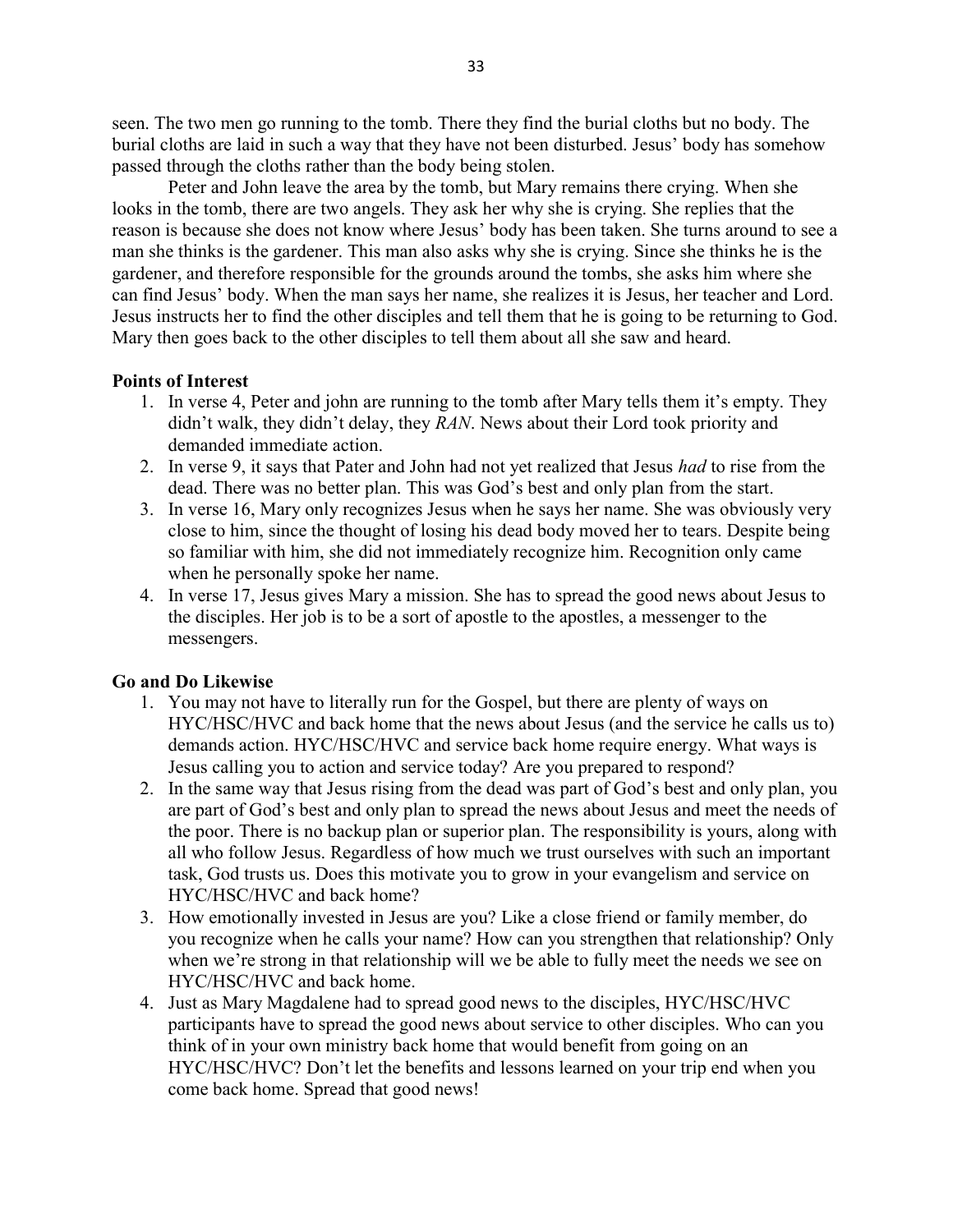# DAY 29- Read John 20:19-31

Mary, Peter and John have already seen the empty tomb Sunday morning. That evening, the disciples are hidden behind closed doors. They're afraid that they might also be arrested and executed like their Lord Jesus. At this moment, Jesus appears to them in the room, speaks to them and shows them his wounds. He tells them to go out into the world just as he went out into the world. He also gives them the Holy Spirit. Thomas is not present at the time.

Thomas, despite the testimony of the other disciples, still has his doubts about Jesus being raised to life. He won't take their word for it, but wants his own experience of the risen Lord. A week later, Thomas gets just that. Jesus once again appears and shows Thomas his wounds and speaks to him. Thomas' response is to worship Jesus. Jesus explains that Thomas' belief depended on personal experience, but this will not be the case for everyone who believes.

# Points of Interest

- 1. In verse 21, Jesus explains the pattern behind sending out the disciples. It follows the same pattern as Jesus' experience. God sent Jesus, Jesus sent the first disciples, and so on and so forth throughout history to the present day.
- 2. In verse 27, it takes Thomas experiencing Jesus first hand and touching Jesus' wounds to fully believe and commit to Jesus. There were doubts that held Thomas back, but experiencing Jesus negated those doubts.
- 3. In verse 30-31, the author of the book (John) explains that everything recorded in the book is not everything that Jesus did. There was more! John picked those things which would increase the faith of others and allow them to live a life like Jesus lived.

# Go and Do Likewise

- 1. On HYC/HSC/HVC and back home, you get to participate in a pattern that God began. The cycle of going into the world to spread spiritual and physical healing was initiated by God and Jesus, and continues with you! How does it feel to be able to participate in such an historic and great mission? Do you feel ready? Does it encourage you to know that God thinks you're ready?
- 2. We all can be like Thomas. On HYC/HSC/HVC and back home, what holds you back from believing and committing to Jesus? What are your doubts about service in general and about your trip in particular? Jesus is more than willing to respond to those doubts by making himself known to you. HYC/HSC/HVC is a great opportunity to experience Jesus first hand in those you serve and those you serve with. How can you have attitudes and actions that make others experience Jesus through you?
- 3. The purpose of writing the Gospel of John was to increase the faith of others and help them live like Jesus lived. On HYC/HSC/HVC and back home, your actions can do the same thing for others. How can you be sure your actions send this message? Is your service based on leading yourself and others closer to a life lived Jesus' way? What does a life lived Jesus' way look like?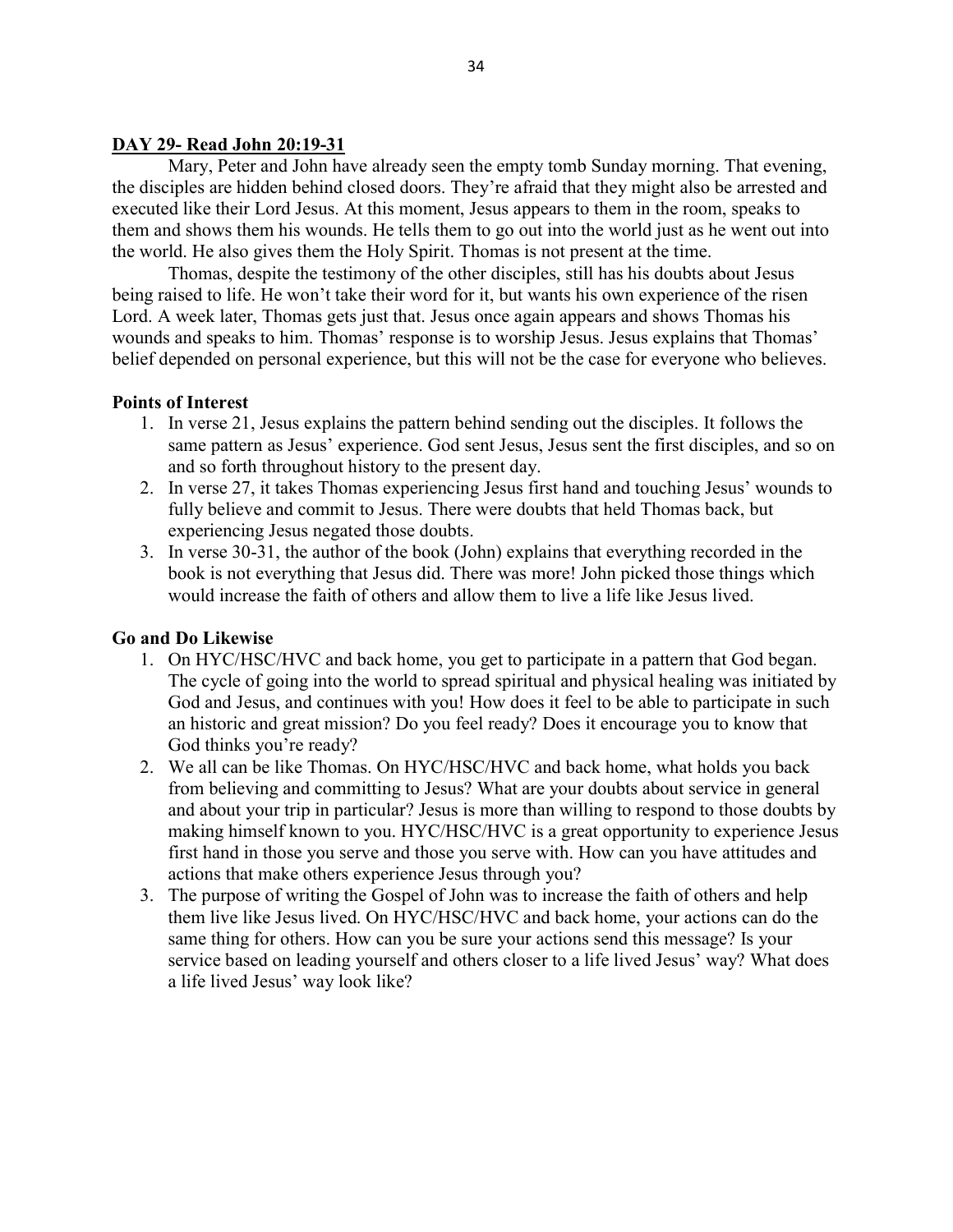#### DAY 30- Read John 21:1-25

Despite Jesus giving them a mission and the Holy spirit, the disciples are back to fishing. After catching nothing all night (the time fishermen would go out), a stranger on the shore suggests that they put their nets on the other side of the boat. This leads them to catching so many fish that they cannot lift the nets back up into the boat. At this point, John realizes that the man on the shore is Jesus. Peter jumps out of the boat and wades through the shallows to the shore about 90m (100 yards) away. The other disciples follow in the boat, dragging the nets full of fish behind them.

On the shore, Jesus has prepared breakfast for the disciples. They eat together, and then Jesus has some words for them. Three times, Jesus gets Peter to publicly declare his commitment to Jesus. This is the exact opposite of when Peter denied knowing Jesus three times during Jesus' trial before the High Priest (John 18:15-27). Jesus continues to explain how this commitment will someday require Peter to be executed. Peter wants to know if this will also be the case for John. Jesus does not answer the question directly, but rather emphasizes that Peter must worry first about his own commitment to Jesus. Apparently, this led some to believe for years afterwards that John would live forever, something the author stresses was not what Jesus meant by his response to Peter. John closes out his book by explaining that the events recorded are only the tip of the iceberg. Jesus did so much that there is probably not enough time or space to discuss it all. Even to the present-day people continue to write, and talk about all that Jesus said and did.

# Points of Interest

- 1. In verse 3, Peter and the other disciples go fishing. Many of the disciples were fishermen by trade, and Jesus had called them from that job to follow him. Even though he had already given them the mission of going into the world equipped with the Holy Spirit, they went back to their old ways.
- 2. In verses 10-13, Jesus makes breakfast for his disciples. He doesn't get them to make him breakfast, he makes it for them. Despite it being a small gesture, he still took the time to do it. Jesus was a relatable guy who liked making breakfast for his bros.
- 3. In verses 18-19, Jesus explains to Peter what type of death he would suffer. Although the Bible does not mention it, early traditions claim that Peter was crucified in Rome during the persecution of Christians by Emperor Nero. Because he did not consider himself worthy of dying like Jesus died, Peter apparently asked to be crucified upside down. Despite all this, Jesus still expected Peter to follow him.
- 4. In verse 22, Jesus makes Peter's discipleship very personal. It doesn't matter if Peter has to die a horrible death while John never has to die, Peter still has to follow Jesus. The circumstances may vary, but the expectation is the same: commitment to Jesus no matter what that entails.

# Go and Do Likewise

1. On HYC/HSC/HVC and back home it can be easy to get sidetracked from the mission at hand. What are some old patterns that you can easily go back to instead pressing forward with the task Jesus has given you? Maybe it's laziness, maybe it's flirtation, maybe it's selfishness or any number of things. Being self-aware can help make sure that when we're on HYC/HSC/HVC we're focused on Jesus' mission and service rather than our